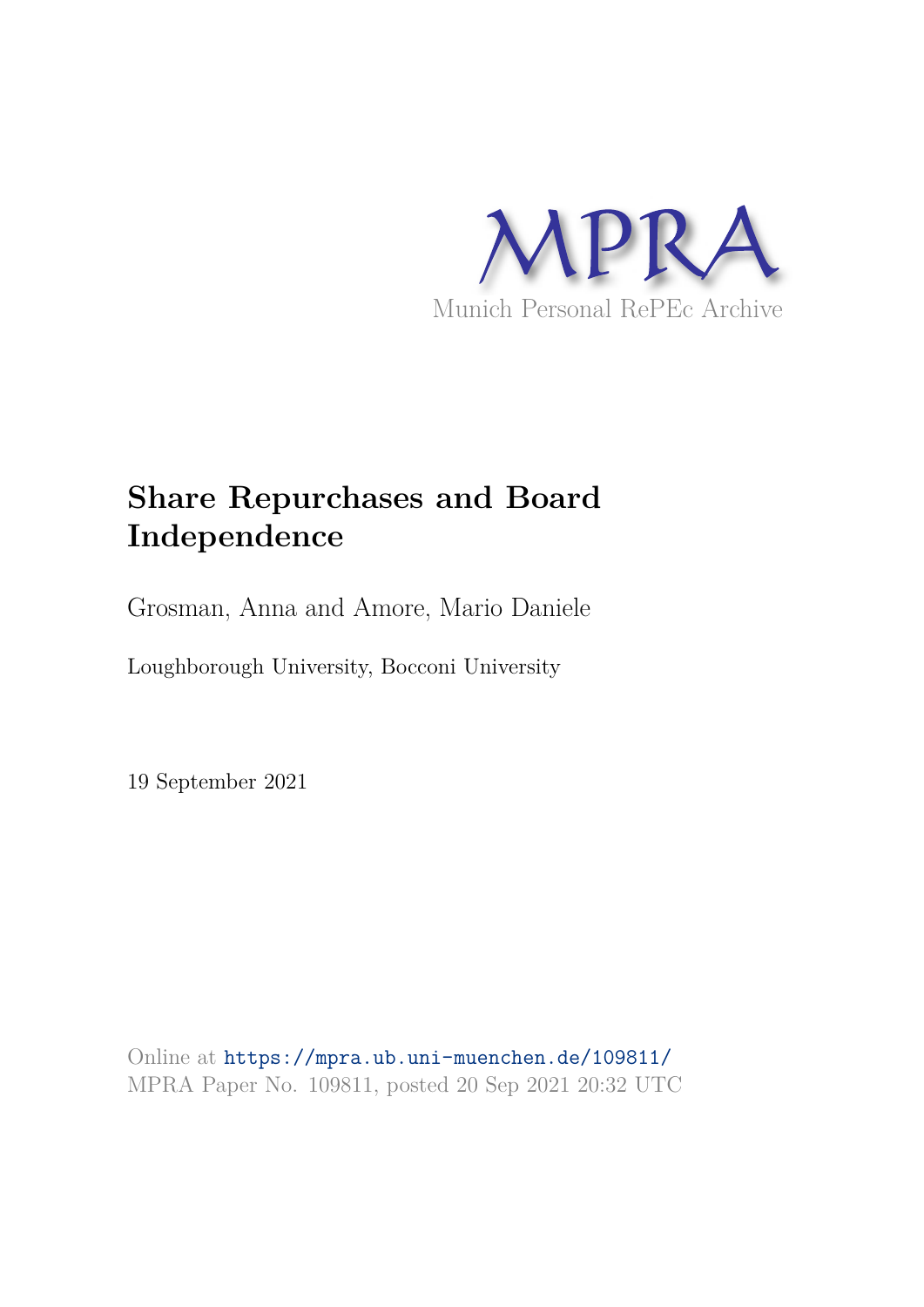#### **Share Repurchases and Board Independence**

Anna GROSMAN<sup>[1](#page-1-0)</sup> Loughborough University London Institute for Innovation and Entrepreneurship 3 Lesney Avenue, Here East, Queen Elizabeth Olympic Park, London E15 2GZ, UK Phone: +44 203 8051307, email: a.grosman@lboro.ac.uk

> Mario Daniele AMORE Bocconi University and CEPR Dept. of Management & Technology Via Rontgen 1 (4 Floor, B2-03) 20136, Milan, Italy e-mail: mario.amore@unibocconi.it

*This version: 19 September 2021* 

#### **Acknowledgments**

For useful comments and suggestions, we thank Gilles Chemla, Douglas Cumming, Jeff Downing, Ciaran Driver, Julia Varesko, Alessandro Zattoni, and participants at the LUISS Business School seminar and the International Corporate Governance Society Conferences in Rome, Italy and Colchester, UK. Vladimir Yashin provided excellent research assistance.

<span id="page-1-0"></span><sup>&</sup>lt;sup>1</sup> Corresponding author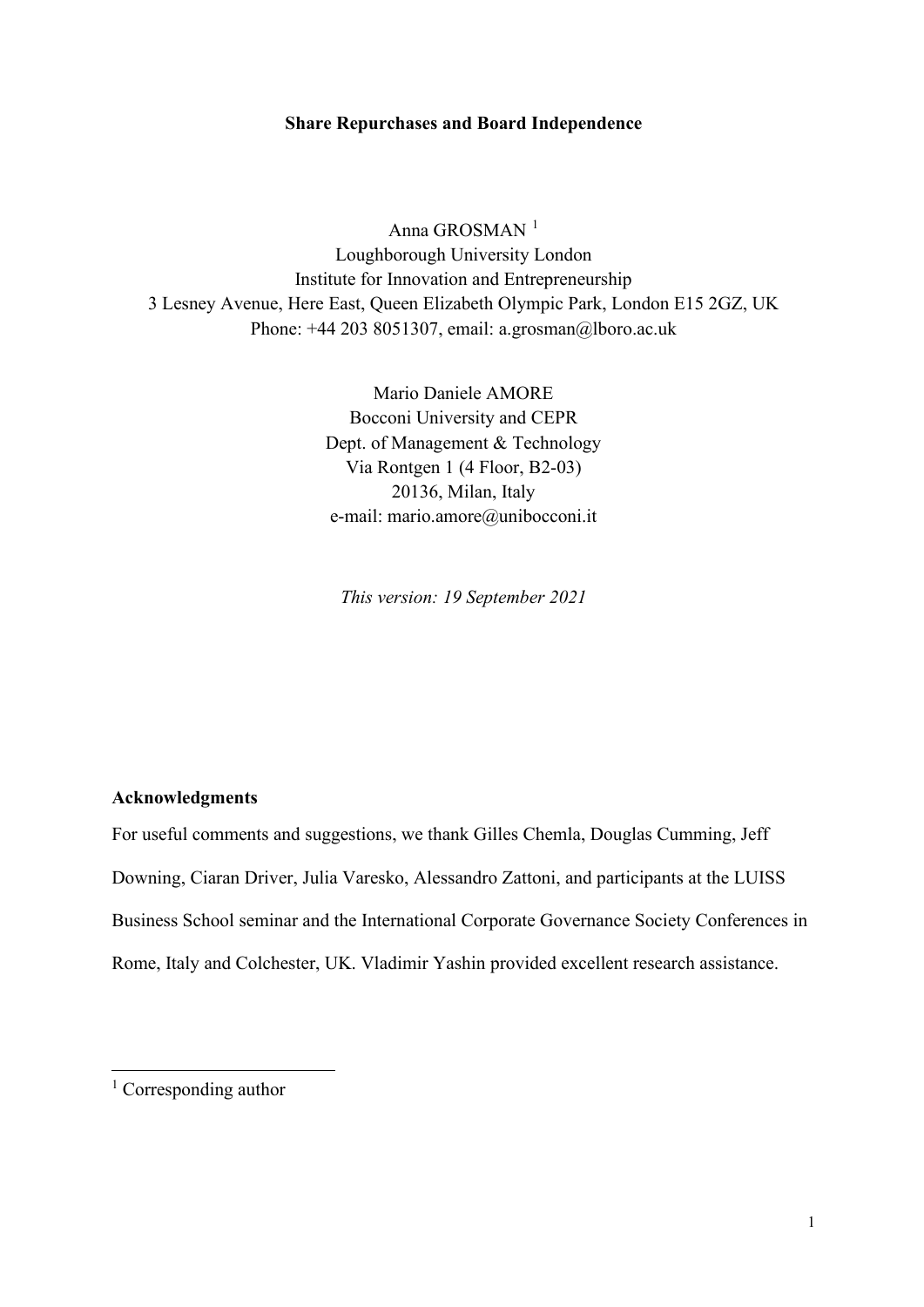#### **Share Repurchases and Board Independence**

#### **Abstract**

Share repurchases have come under criticism as they may be used for earnings management and take capital away from productive investment. However, share repurchases can also reduce the agency costs of free cash flow and offset the dilution of current shareholders. Whether firms engage in good or manipulative share repurchases can crucially hinge on the quality of corporate governance. Using UK firm panel data, we study the effect of independent directors on repurchase policies. Our results indicate that board independence increases the propensity to engage in share repurchases. Moreover, board independence attenuates the harmful effect of manipulative share repurchases on employment growth. Our approach exploits the passage of a corporate governance reform which provided a unique opportunity to tease out the causal impact of independent directors on share repurchases. Our findings advocate in favor of more active involvement of independent directors in payout policies.

*Keywords: share repurchases; independent directors; employment; earnings management; UK*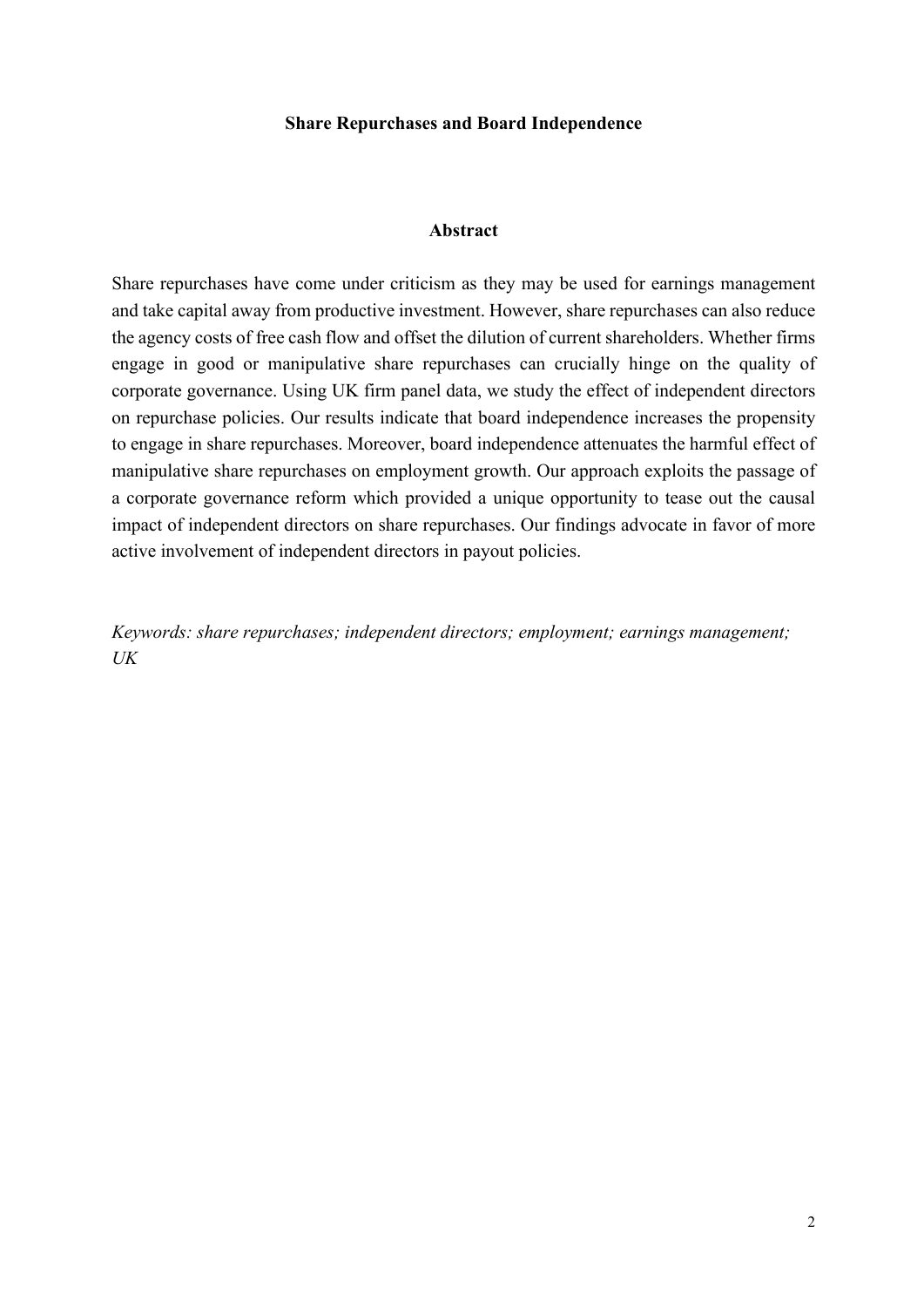*"Discussion on share buybacks has gotten much more sophisticated in the last decade. I do not think that boards were all asking the right questions about buybacks 10 years ago – more could have been asked about alternative investment opportunities, effects on rating agencies, investor preferences, compensation implications. But in my experience, across industries, boards and management teams are more sophisticated than they once were."* 

*The Investor Responsibility Research Center Institute (2016)*

#### **1. Introduction**

A voluminous strand of research has been devoted to understanding the roles and functioning of the board of directors (Merendino et al., 2018; Merendino & Sarens, 2020). It is now recognized that the board of directors provides a fundamental service for the prosperity of the company (Adams, Hermalin, & Weisbach, 2010). To try to ensure objectivity in board decisions, it is important that a firm grants representation to a sufficient number of (nonexecutive) independent directors, where independence is determined by the absence of relationships or circumstances that may affect the director's judgment.

If board oversight is relevant for a firm's prospects, then *a question arises as to which domain of corporate policies would independent directors influence and how*. Existing studies have mostly investigated the impact of independent boards on issues related to accounting transparency (Armstrong, Core, & Guay, 2014), strategic decisions such as M&As (Dahya, Golubov, Petmezas, & Travlos, 2016), innovation (Balsmeier, Fleming, & Manso, 2017), executive pay (Conyon & Peck, 1998) and to the ultimate implications for shareholder value (e.g. B. D. Nguyen & Nielsen, 2010).

The role of independent directors in determining a firm's payout policies remains far less explored. Yet, it is estimated that the US corporate boards have authorized \$1 trillion in share repurchases in 2018, underscoring the importance of boards in driving share repurchases to such a record peak level.<sup>[2](#page-3-0)</sup> Current debates amongst academics and practitioners have thus

<span id="page-3-0"></span><sup>2</sup> See "US boards to authorise \$1tn in stock buybacks in 2018", *The Financial Times*.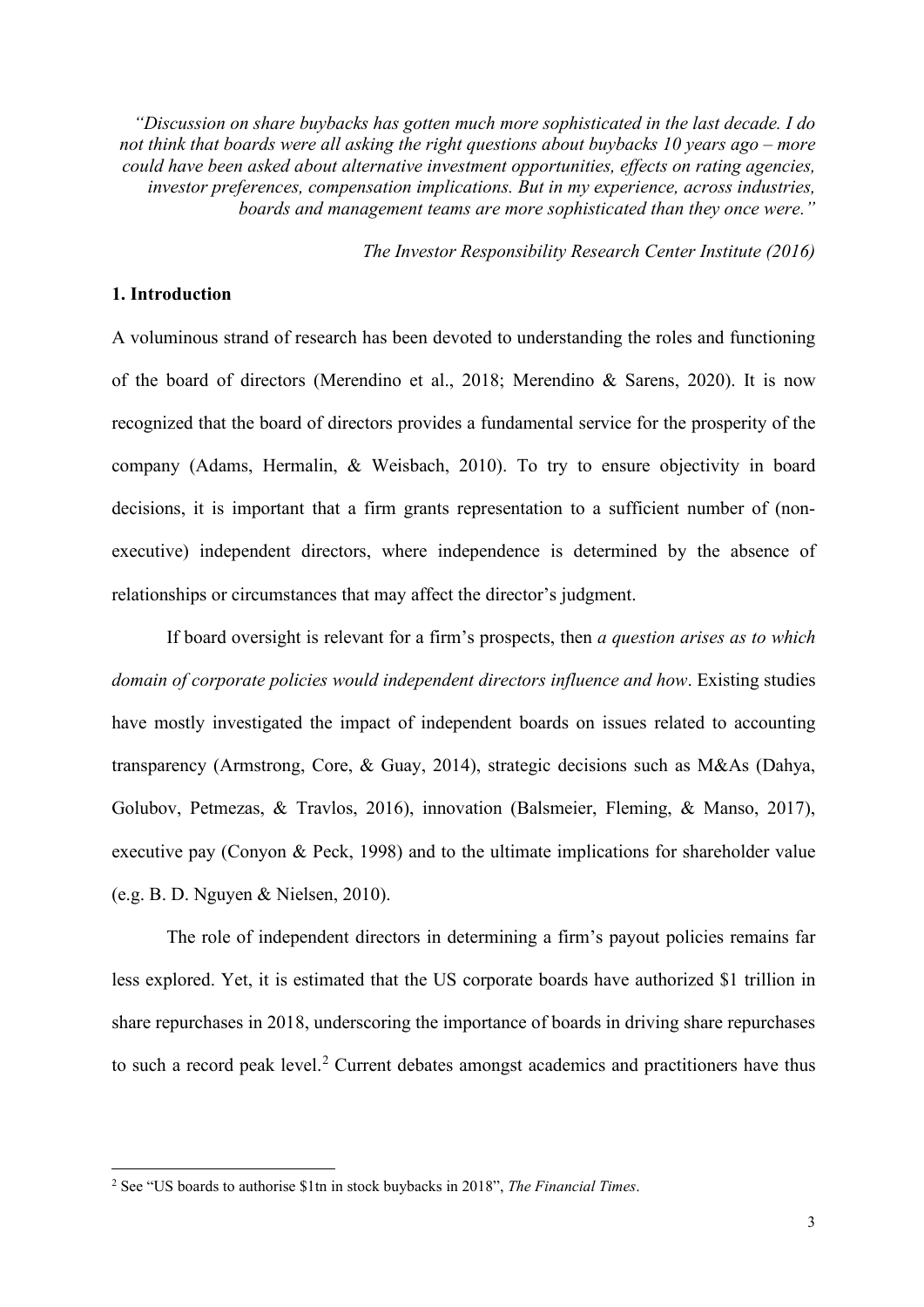begun to explore the potential role of independent directors surrounding capital allocation decisions such as those regarding share repurchases.

Some of the literature takes a negative view on share repurchases, asserting that they provide a way of distorting information flows (Brockman, Khurana, & Martin, 2008) or boosting the firm's share price to mislead investors (Chan, Ikenberry, Lee, & Wang, 2010). Moreover, share repurchases are more likely when executives are overconfident and own a large number of options outstanding (Banerjee, Humphery-Jenner, & Nanda, 2018; Kahle, 2002). Relatedly, there is evidence that managers engage in share repurchases for earnings management purposes (Hribar, Jenkins, & Johnson, 2006), which in turn harms employment and investment (Almeida, Fos, & Kronlund, 2016). Collectively, these findings suggest that share repurchases generate temporary benefits for self-interested executives (e.g., by improving the conditions of equity sales) at the expense of long-term investors (Cheng, Harford, & Zhang, 2015; Lazonick, 2014). Even in times of economic downturns, like the crisis related to the COVID-19 pandemic, companies are seeking ways to pay back shares and maintain the existing dividend payout policy by borrowing (Raval, 2020).

Other streams of literature take a positive view, suggesting that share repurchases grant firms with greater financial flexibility (Jagannathan, Stephens, & Weisbach, 2000), reduce the agency cost of free cash flow (Nohel & Tarhan, 1998), and offset the dilutive effect of employee stock options (Bens, Nagar, Skinner, & Wong, 2003). Accordingly, share repurchases have been linked to both short-term and long-term excess returns (Chang & Puthenpurackal, 2014; Manconi, Peyer, & Vermaelen, 2019). Interestingly, survey evidence highlights that US board directors have a positive view on share repurchases, suggesting that they do not jeopardize growth and do not drive excessive CEO compensation at the expense of shareholders (The Investor Responsibility Research Center Institute, 2016).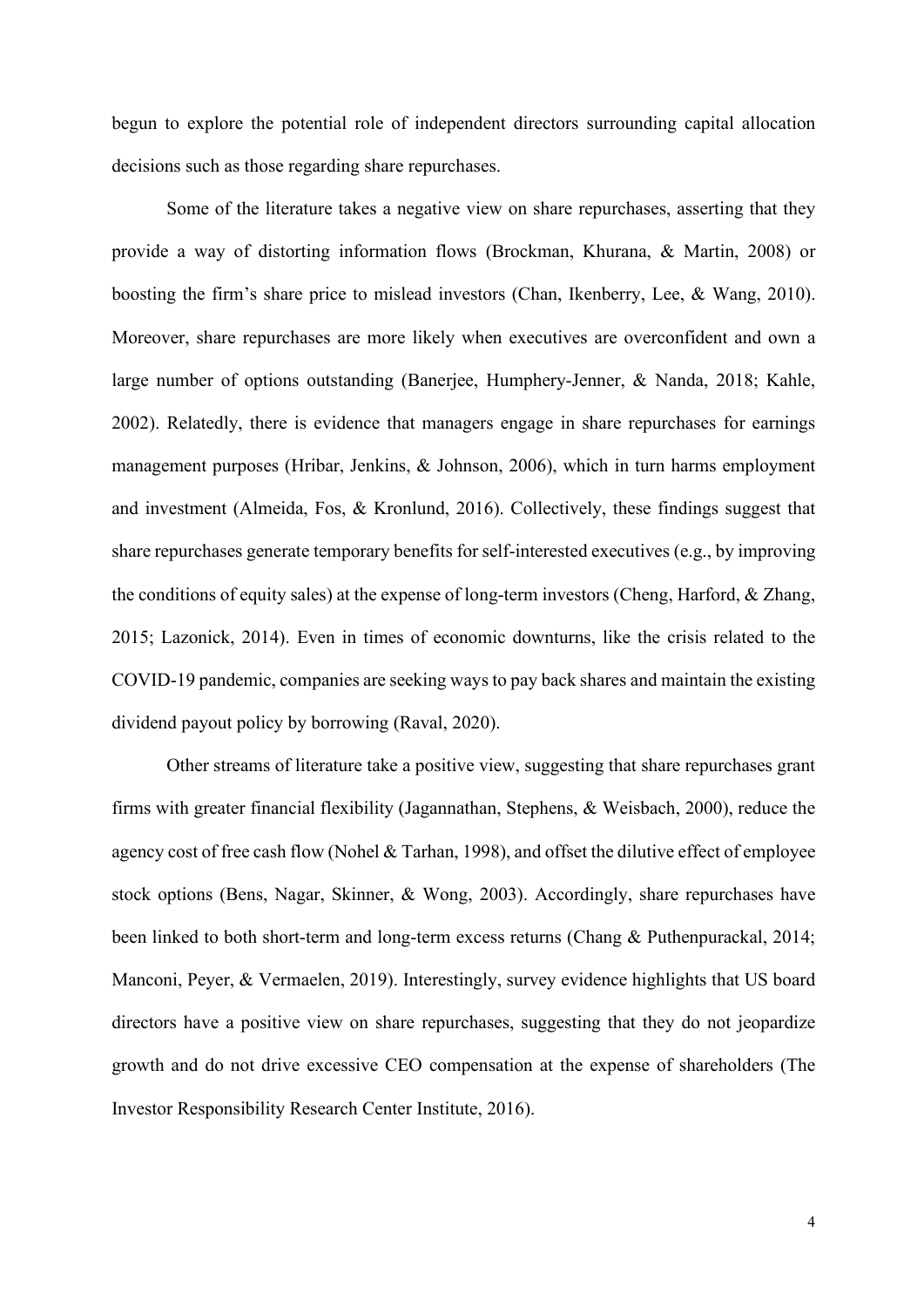A natural question is thus whether *independent directors can curb share repurchases that are harmful to the firm's long-term prospects while promoting those repurchases that are appropriate to the firm's investment opportunities and valuation*. Or, by contrast, whether independent directors would be unable to achieve these goals, due e.g. to problems of collusion with the management team (Cohen, Frazzini, & Malloy, 2012) or lack of influence or knowledge and expertise in the matter. Unfortunately, the literature on this question is still inconclusive. Further, establishing the direction of causality between board independence and share repurchases is complicated by the well-known problem that corporate governance mechanisms are endogenously determined institutions (Hermalin & Weisbach, 1998). Indeed, a given level of board independence is likely to be an equilibrium point reflecting a firm's complexity, monitoring, and advising needs (Linck, Netter, & Yang, 2008), which may, in turn, correlate with corporate policies.

Establishing the causal influence of independent directors on share repurchases is one of the goals of our study. To this end, drawing on Dahya et al. (2016), we use as identification strategy an exogenous event provided by a corporate governance reform (the Higgs Report issued in the UK in January 2003), which decreed that corporate boards of UK listed firms comprise a majority of independent non-executive directors. This exogenous influx of independent directors on the boards of UK companies allows us to estimate difference-indifferences and two-stage least square regressions that tease out the effect of board independence on share repurchases.

Using a panel dataset of UK-listed firms from 2000 to 2007, we first establish the direct effect of independent directors on the total amount of share repurchases (and dividends). Our results, robust to a variety of empirical specifications, indicate that an increase in board independence positively affects the propensity of firms to engage in share repurchases. This finding may seem puzzling since, as argued above, share repurchases can occasionally harm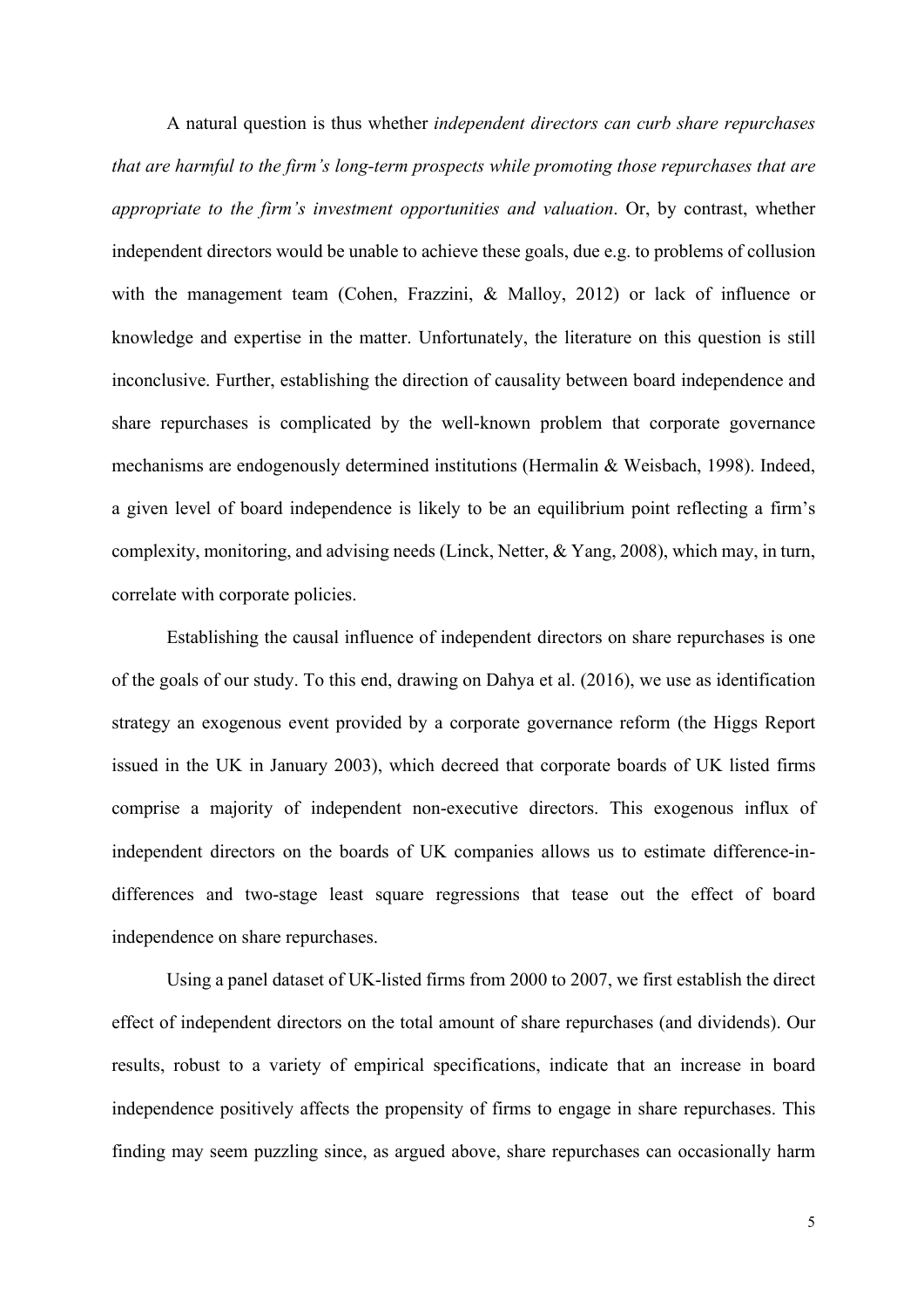long-term growth (Almeida et al., 2016; Hribar et al., 2006; Lazonick, 2014). To probe into this issue, we investigate how the effect of independent directors varies depending on the motives behind share repurchases. We then explore how board independence influences the real effects of share repurchases. Separating accretive firms (i.e. those firms that undertake share repurchases for manipulative purposes) from non-accretive firms, we find that independent directors significantly attenuate the negative effects of accretive share repurchases on firm employment.

Our contribution to the literature is threefold. First, we study the underexplored relationship between board independence and both the level and quality of share repurchases by using a methodology which deals with the well-known problem of endogeneity in corporate governance, according to which board structures and payout decisions are jointly determined (and likely affected by unobservables). Several scholars have used corporate governance reforms as a source of exogenous variations in board characteristics (Ahern & Dittmar, 2012). Our approach exploits the passage of a reform which, by spurring board independence in UK listed firms during the mid-2000s, provided a unique opportunity to tease out the causal impact of independent directors on share repurchases.

Second, while we are proposing a robust identification strategy, we are also focusing on share repurchases from a novel angle. Oswald and Young (2008) explore how firms can minimize the agency cost of free cash flow and argue that share repurchases represent a doubleedged sword. By being more flexible and less sticky than dividends, share repurchases can be effectively used to disgorge random cash shocks. However, in the absence of mechanisms that align shareholder and executive interests, the high flexibility of share repurchases may increase managerial discretion on the commitment to deploy or retain excess cash. While there is a rich literature on the firm- or executive-level determinants of share repurchases (e.g. Barth & Kasznik, 1999; Boudry, Kallberg, & Liu, 2013; Dittmar, 2000), we lack a systematic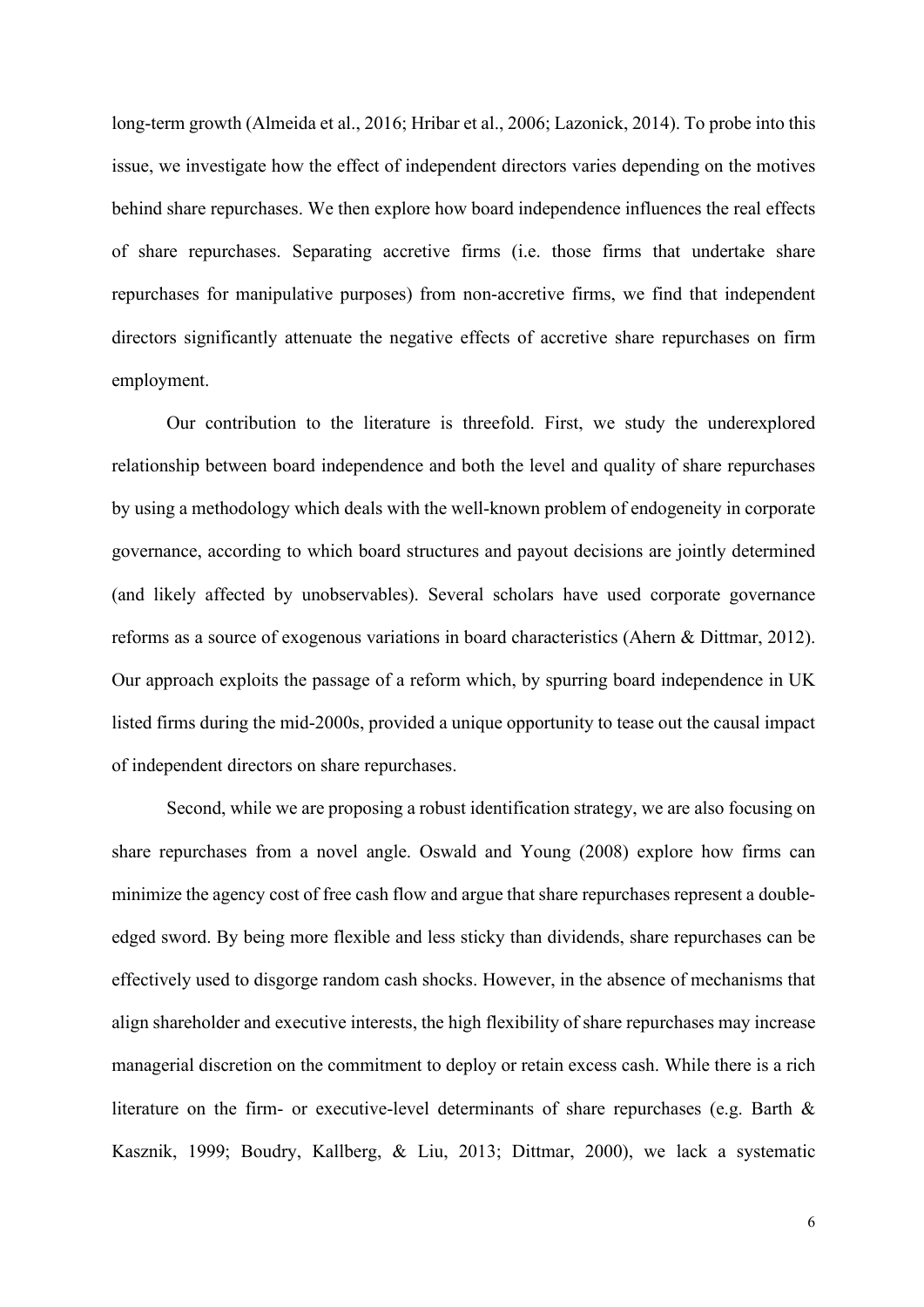assessment of the role played by corporate governance mechanisms. A notable exception is Sharma (2011) which, however, is mostly focused on dividends and does not document significant effects of independent directorship on the level of share repurchases. Dividends and share repurchases have been proven different payout mechanisms (De Cesari, 2012) – they exist for different reasons and have different effects, and hence they may be influenced differently by board independence. While dividends are 'sticky' and more frequent, share repurchases are irregular, more significant, and more prone to manipulation. In view of these arguments, it is reasonable to examine dividend behavior independently of repurchases. We address this gap by focusing on independent directors and document the positive effect of independent directors in spurring a firm's share repurchase activities.

Third, we address the important question of whether independent directors shape the real effects of share repurchases by examining whether their impact stems from a reallocation of funds away from valuable projects or an attentive decision to return funds to shareholders, e.g. due to the lack of investment opportunities or excess cash (Boudry et al., 2013). The existing literature documents that repurchases motivated by earnings-per-share concerns are detrimental to firm employment and investment (Almeida et al., 2016). However, no studies to our knowledge have analyzed how the real effects of repurchases vary as a function of exogenous variations in board independence. This omission is particularly important in light of the evidence suggesting that firms with strong and weak corporate governance tend to experience different patterns of performance following share repurchase plans (Caton, Goh, Lee, & Linn, 2016; Manconi et al., 2019). Our study fills this gap by showing that an influx of independent directors can significantly mitigate the harmful consequences of accretive repurchases on firm employment.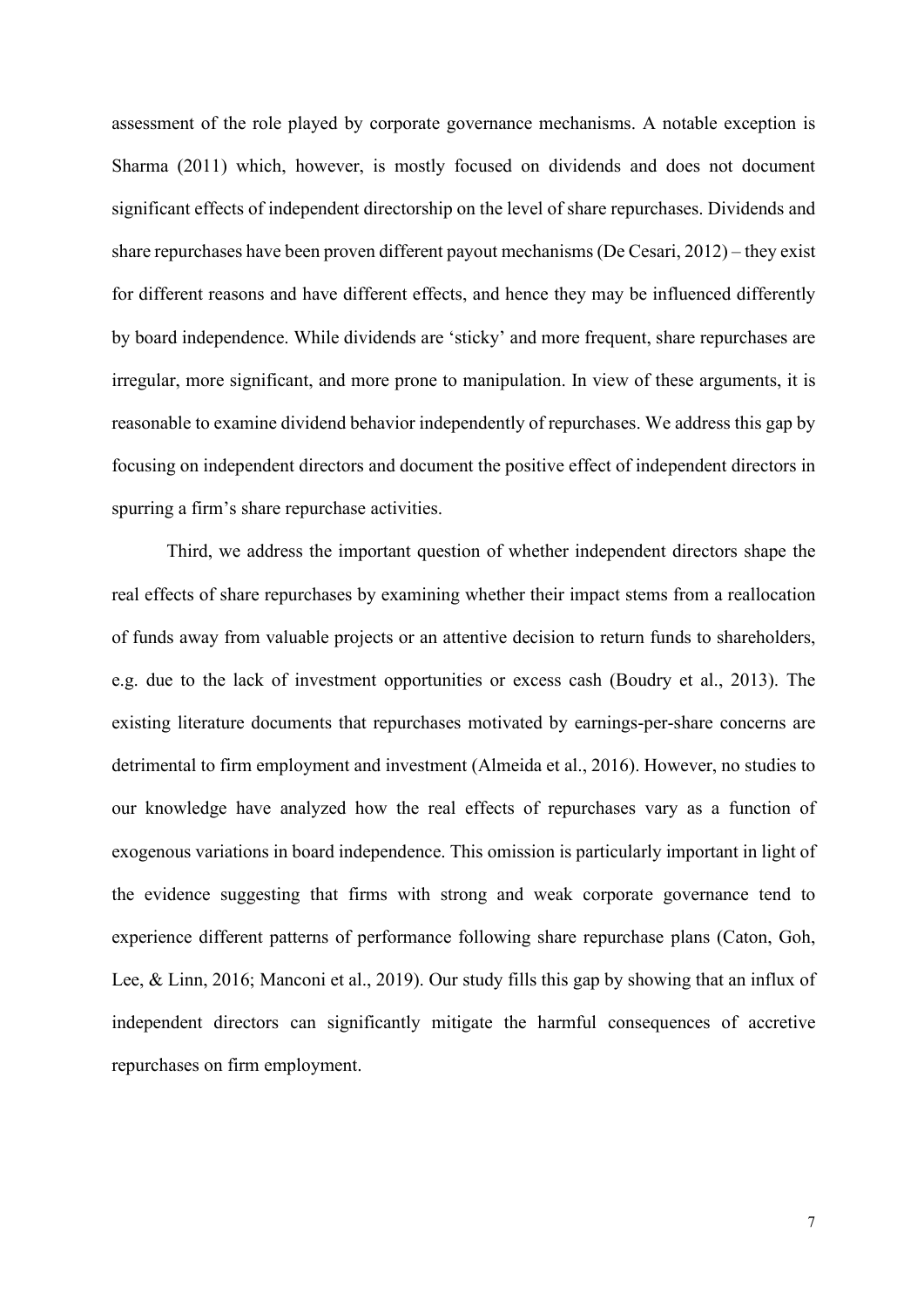#### **2. Literature and hypotheses**

#### *2.1. Independent directors – what are they for?*

Corporate governance reforms around the world, from the Sarbanes-Oxley Act to the more recent experiences of the "codes of good governance" (Aguilera & Cuervo-Cazurra, 2009), have placed a great deal of emphasis on the value of board independence and the role of independent directors for firms' decision-making. Independent directors provide key support to monitoring activities and advising about complex decisions such as those related to capital allocation. Despite the relevance of independent directors for a firm's performance, testing the impact of independent directors has proven challenging. First, ascertaining the true degree of independence is a complicated task (Adams, 2017). Second, the level of independence in a firm's board is an endogenous outcome shaped by past performance as well as unobservable factors that, in turn, confound the estimation of independent directors on firm outcomes (Hermalin and Weisbach, 1998). As a result, the evidence on the corporate value of independent directors has been inconclusive for a long time. More recent studies based on exogenous events (e.g., Nguyen and Nielsen, 2010), however, have detected a positive impact consistent with the idea that independent directors are value-enhancing.

#### *2.2. Independent directors and share repurchases*

Share repurchases, also commonly known as share buybacks, represent the re-acquisition by a company of its stock. A repurchase plan often referred to as a buyback program, is a written policy approved by the board of directors (Grullon & Ikenberry, 2000). Share repurchases represent a growing practice, also due to pressure from external constituents(Westphal & Zajac, 2001). Von Eije and Megginson (2008) observe that in Europe the total value of share repurchases in 2005 accounted for over 50 percent of the total value of cash dividends. Young and Yang (2011) report that in the UK share repurchase activity rose from an amount of £636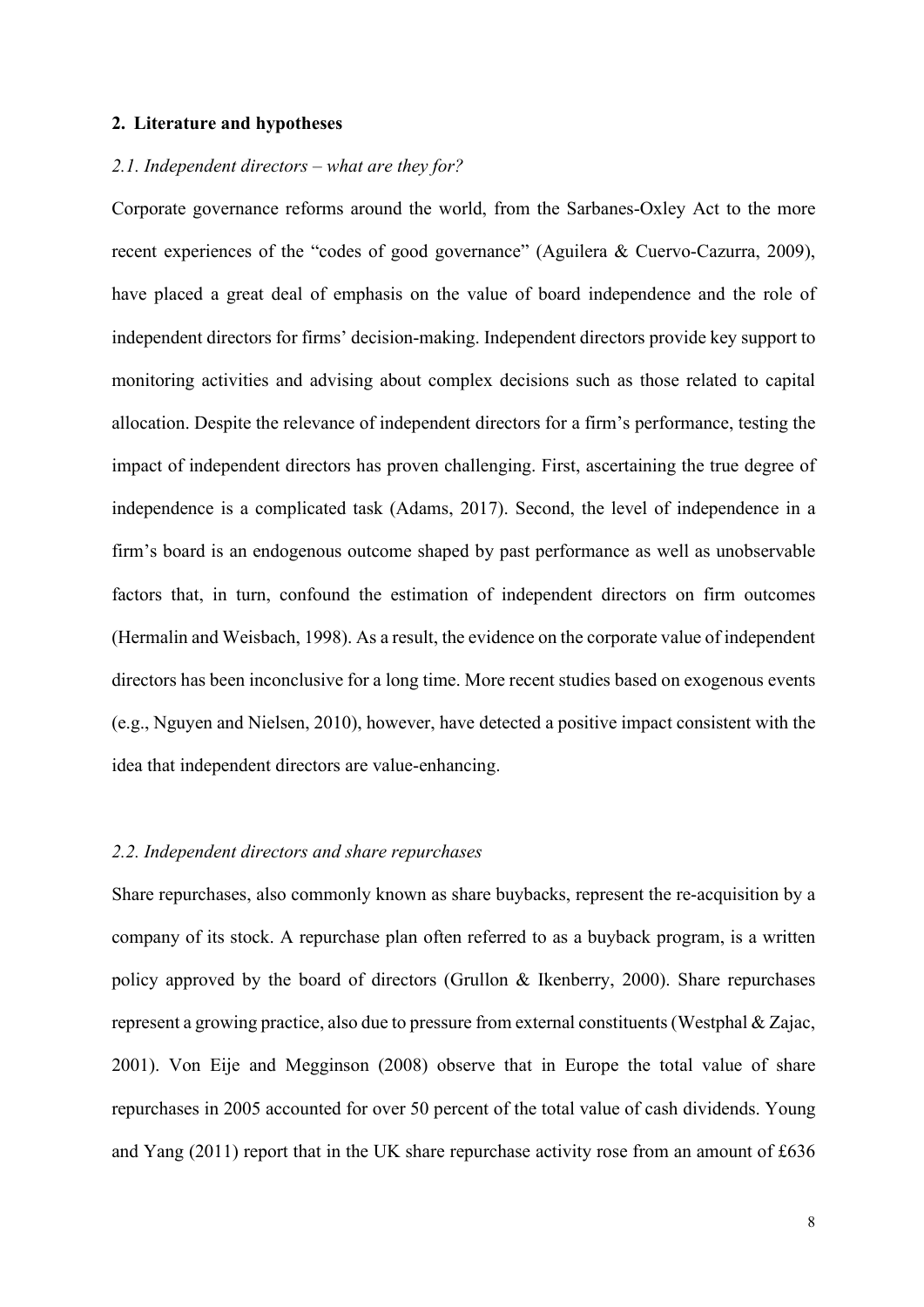million in 1998 to nearly £28 billion in 2006. Driver, Grosman, and Scaramozzino (2020) report that the number of dividend payers in the UK fell almost monotonically from a peak of 1,266 in 1998 to 743 in 2012, while the total increase in payout over time was accounted for by growing share repurchases and a smaller number of dividend-paying firms. Extant literature found that repurchases were generally insignificant of dividends (Bhargava, 2010). Driver et al. (2020) found little evidence of substitution between dividends and repurchases in the UK, except perhaps for the post-financial crisis period (outside of our study period), when repurchases continued with an upward trend while dividends retreated. Benhamouda (2007) suggests only weak substitutability in the UK, at least up until the early 2000s or imperfect substitutability constrained by regulation. Several tax and governance-based reasons for limited substitutability are reviewed in the literature (Hu & Kumar, 2004).

Share repurchases have been surrounded by heated controversies. Some studies, for instance, have suggested that a firm's effort to repurchase its shares may be detrimental to capital expenditures and employment growth (The Investor Responsibility Research Center Institute, 2016). Other studies suggested that share repurchases increase with the level of CEOs overconfidence, especially when entrenchment increases their discretion over corporate policies, and are financed with reductions in productive investments (Banerjee et al., 2018). Moreover, share repurchases provide opportunistic managers with a tool to increase the firm's share price to mislead investors (Chan et al., 2010) and manage earnings per share (Hribar et al., 2006). In turn, they generate temporary benefits for executives e.g., by improving the conditions of equity-linked compensation (Geiler & Renneboog, 2016; Petrou & Procopiou, 2016), while sacrificing resources that could have been channeled to productive investments in assets, R&D or labor (Almeida et al., 2016). It is that tension between the possible destruction of real outcomes and employment growth on the one hand, and the redistribution of value to shareholders, on the other hand, that makes this a worthwhile exploration. Further, employment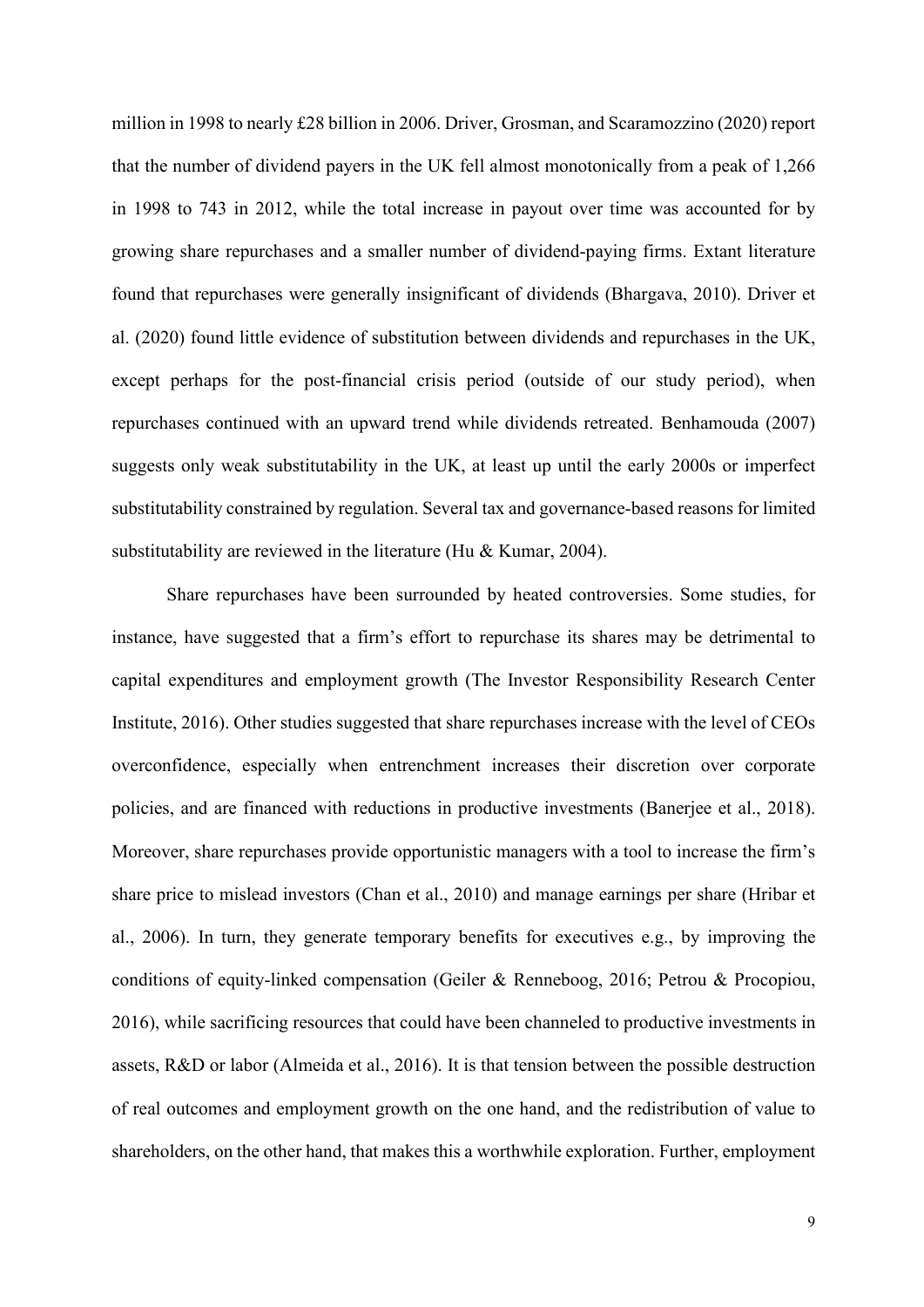growth is a leading metric of firm productivity and its importance to the UK economy has been emphasized by the government through recent employment law reviews as a way to support economic growth (Pickard & Foster, 2021), making it worthwhile for scholarly attention.

Boards can play a central role in capital return decisions. The relationship between a company's strategy, its desired capital structure, and financial strength demands robust board oversight. Since independent directors must represent the interests of all the shareholders, they would be more unbiased when it comes to decisions about share repurchases relative to board members representing particular shareholders with a marked preference for capital return. Hence, the role of independent directors is to restrain executives' tendency to engage in payout actions that generate private benefits and impartially ensure that a company returns funds to shareholders through share repurchases only when there is no other valuable use for these cash funds in the foreseeable future. The presence of independent directors and the space that they take in the board discussion decrease the ability of insiders to opportunistically engage in share repurchases for private benefit motives. Even if independent directors are passive on the board, they are indirectly reducing the influence of the insiders on the propensity of share repurchases. Building on these arguments, we suggest that:

## *H1a. A greater share of independent directors has a negative effect on share repurchases under the assumption that share repurchases are bad.*

Jagannathan et al. (2000) suggest that a primary reason why share repurchases have become more appealing lies in that they are more flexible than dividends. During periods of low-growth and low-interest rates, companies may struggle to find enough good opportunities and may have no better option than to return excess capital to shareholders (Brav et al., 2015). The greater flexibility of share repurchases enables firms to time the payout decision to the availability of investment opportunities and the market valuation of their equity (Brav et al., 2005). Share repurchases may be better tailored to random cash shocks than dividends, which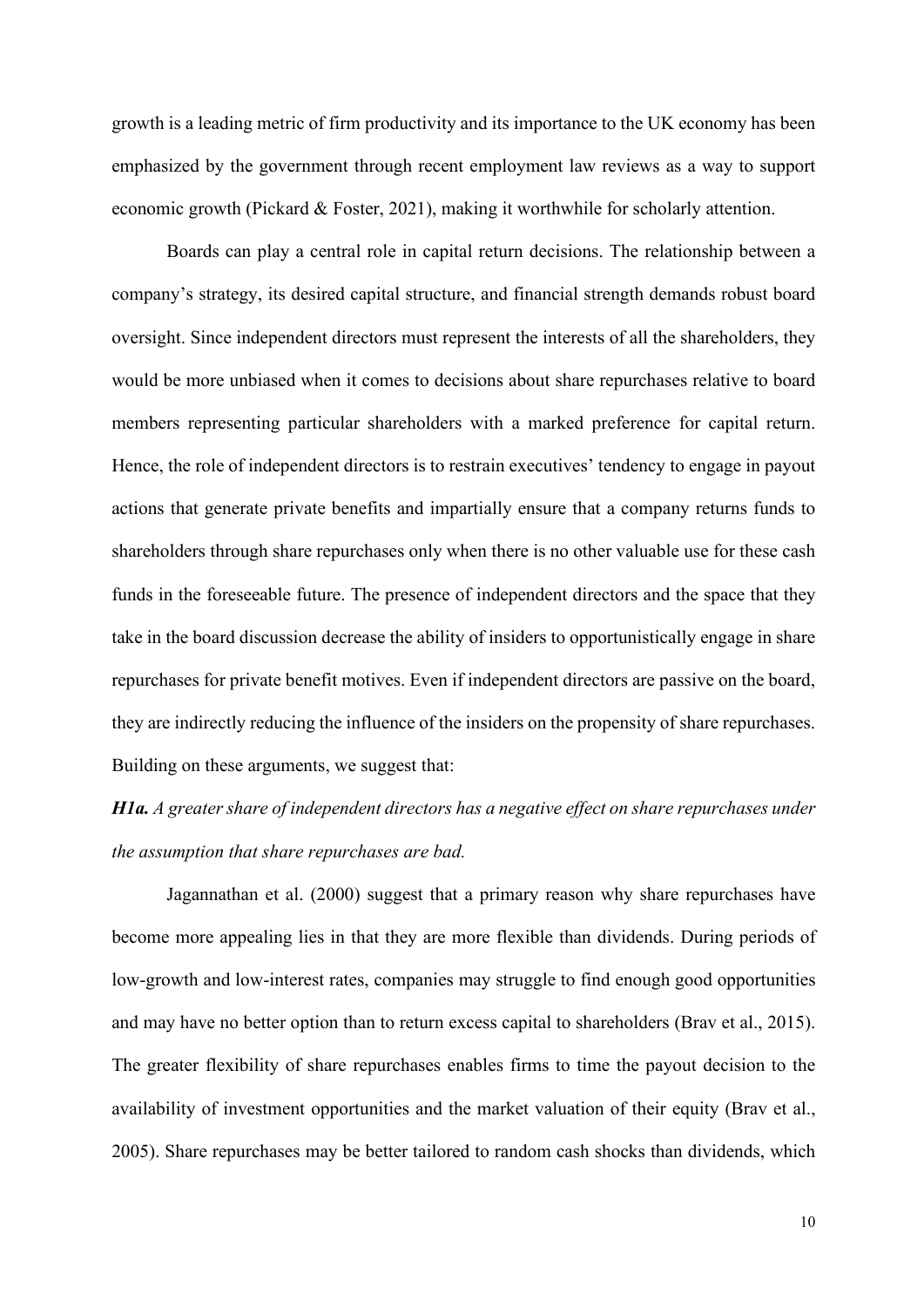are "sticky" payout commitments, and thus repurchases can be used to alleviate the agency cost of free cash flow (Nohel & Tarhan, 1998). Another important advantage of share repurchases is that they help to offset the dilutive effect of employee stock options and thus bolster earnings per share (Bens et al., 2003).

Several studies have documented a bifurcation in the value implications of share repurchases depending on the quality of a firm's corporate governance. Caton et al. (2016) show that the post-announcement returns to repurchase plans are significantly greater for wellgoverned firms as compared to firms with weak governance. They define well-governed firms as those with a low score for the Bebchuk, Cohen, and Ferrell (2009) anti-takeover provisions index.<sup>[3](#page-11-0)</sup> Manconi et al. (2019) document that share repurchases are, on average, associated with positive short-term and long-term returns, but that these effects are significantly larger for companies subject to better country-level and firm-level governance mechanisms.

A wealth of research has probed into various types of complementarities between governance mechanisms and share repurchases that may alleviate agency problems within the firm. For instance, Banerjee et al. (2018) document that institutional investors promote firms' repurchase decisions to avoid value-destroying overinvestment. Oswald and Young (2008) show that the likelihood to engage in share repurchases to distribute excess cash increases with boards' equity incentives. Drawing on the idea that board independence may make companies adopt share repurchases to improve its governance oversight vis-à-vis self-interested managers, we posit that:

*H1b. A greater share of independent directors has a positive effect on share repurchases under the assumption that share repurchases are good.* 

<span id="page-11-0"></span><sup>&</sup>lt;sup>3</sup> A count from 0 to 6 of six antitakeover provisions found most associated with performance, including staggered boards, golden parachutes, poison pills, etc.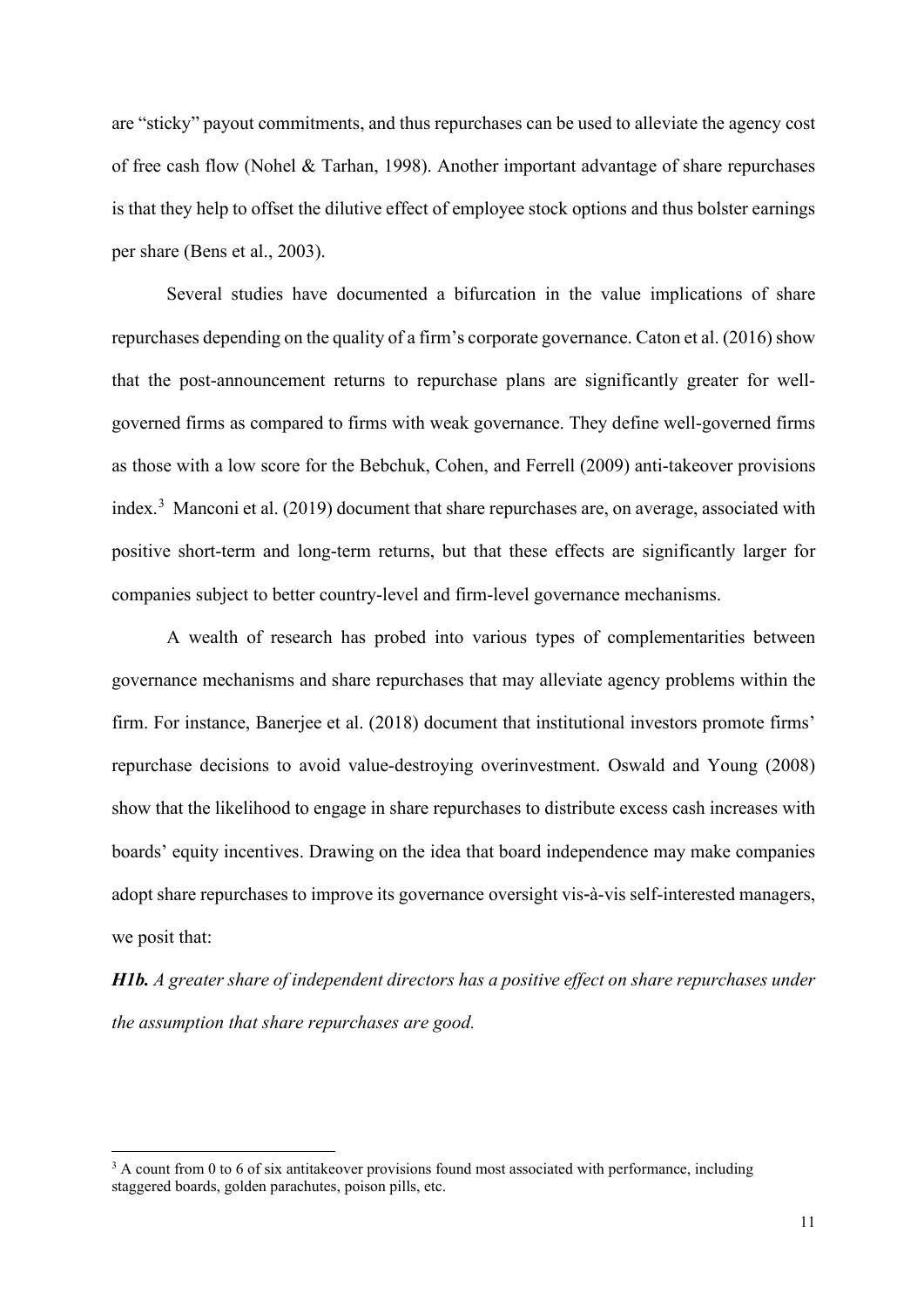#### *2.3. Independent directors and the real effects of share repurchases*

Earnings pressure is the heart of the popular debate about share repurchases, which has suggested that EPS management is a controversial motive that makes firms embark on share repurchases. For instance, the existing literature has shown that EPS-accretive share repurchases have negative consequences on real firm outcomes, such as employment and research and development (Almeida et al., 2016). Growing inequality, stagnation in employment numbers and workers' compensation have also been linked to increased share repurchases (Tung & Milani, 2018).

Boards are argued to be more effective in their advisory and oversight roles when the share of independent directors is higher (Adams et al., 2010; Driver & Guedes, 2012; Sharma, 2011). As a result, independent directors have been shown to have sufficient technical knowledge or incentives to identify the right opportunities in R&D investment and innovation activities (Balsmeier et al., 2017). Through their expertise and experience, independent directors also assist the firm with capital allocation and the right investment opportunity identification (Chen & Chen, 2012). By aligning the incentives of executives and shareholders, independent directors will make the firm benefit from the financial flexibility of share repurchases to disgorge excess cash while mitigating the harmful effect of EPS-accretive share repurchases stemming from managerial opportunism on real outcomes such as employment. Based on these insights, we argue that:

*H2. A greater share of independent directors attenuates the negative effect of manipulative share repurchases on firm employment.*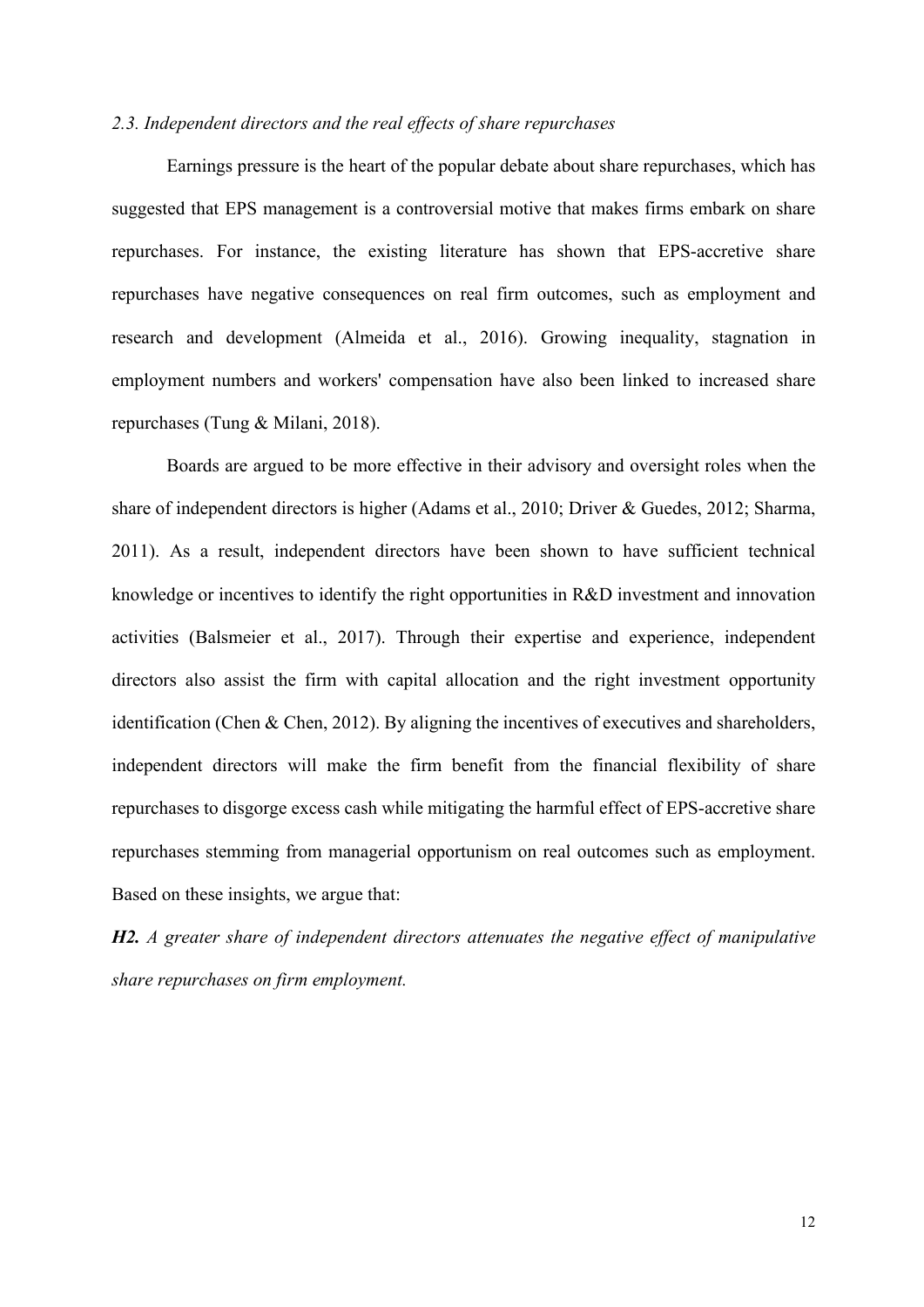#### **3. Data and variables**

#### *3.1. Data sources*

To build our dataset of UK-listed firms, we gather information from six different sources: Boardex, Compustat Global, Datastream, Zephyr, Fame, and I/B/E/S. From the Compustat Global database we extract financial and accounting data on FTSE All-Share companies, using active as well as inactive and suspended listings to avoid survivors' bias. We complement this database with market data and dividend data from Datastream. We include share repurchasing data from Bureau van Dijk's Zephyr, a database of deal information, used in prior studies on share repurchases (Choi, Huh, & Park, 2009); share ownership data from Bureau van Dijk's Fame, a database of companies in the UK and Ireland; analysts' forecasts of earnings per share from I/B/E/S; and board directors' data, including compensation, from Boardex. We match each of these data sources and, in line with previous studies, exclude firms in the financial and utilities sectors. The final sample contains 236 unique firms for a total of 1,555 observations from 2000 to 2007.[4](#page-13-0)

#### *3.2. Variables*

The key dependent variable for our analysis is the amount of open market share repurchases in the UK, in natural logarithms (L. Nguyen, Vu, & Yin, 2020). Repurchase announcements that are rumored, withdrawn or waiting for shareholders' approval are removed. Throughout our study (2000-2007), we observe 77 repurchases (4.86% of the sample), with most of them happening in 2004 (15), 2005 (23) and 2006 (19). Some companies went through an increase of independent directors and did share repurchases in the Higgs period, and others did not,

<span id="page-13-0"></span><sup>4</sup> When we combine different databases, we lose some observations, especially due to limitations of the Boardex data. For example, when reconciling the Boardex dataset to the FTSE250 index, we obtain 56 firms in 2000, 61 in 2001, 59 in 2002, 60 in 2003, 57 in 2004, 55 in 2005, 52 in 2006, and 51 in 2007, which is about a fifth of the index. However, we still believe that our sample is representative of the entire population of the UK firms that do share repurchases, as we capture firms of varying size and profitability.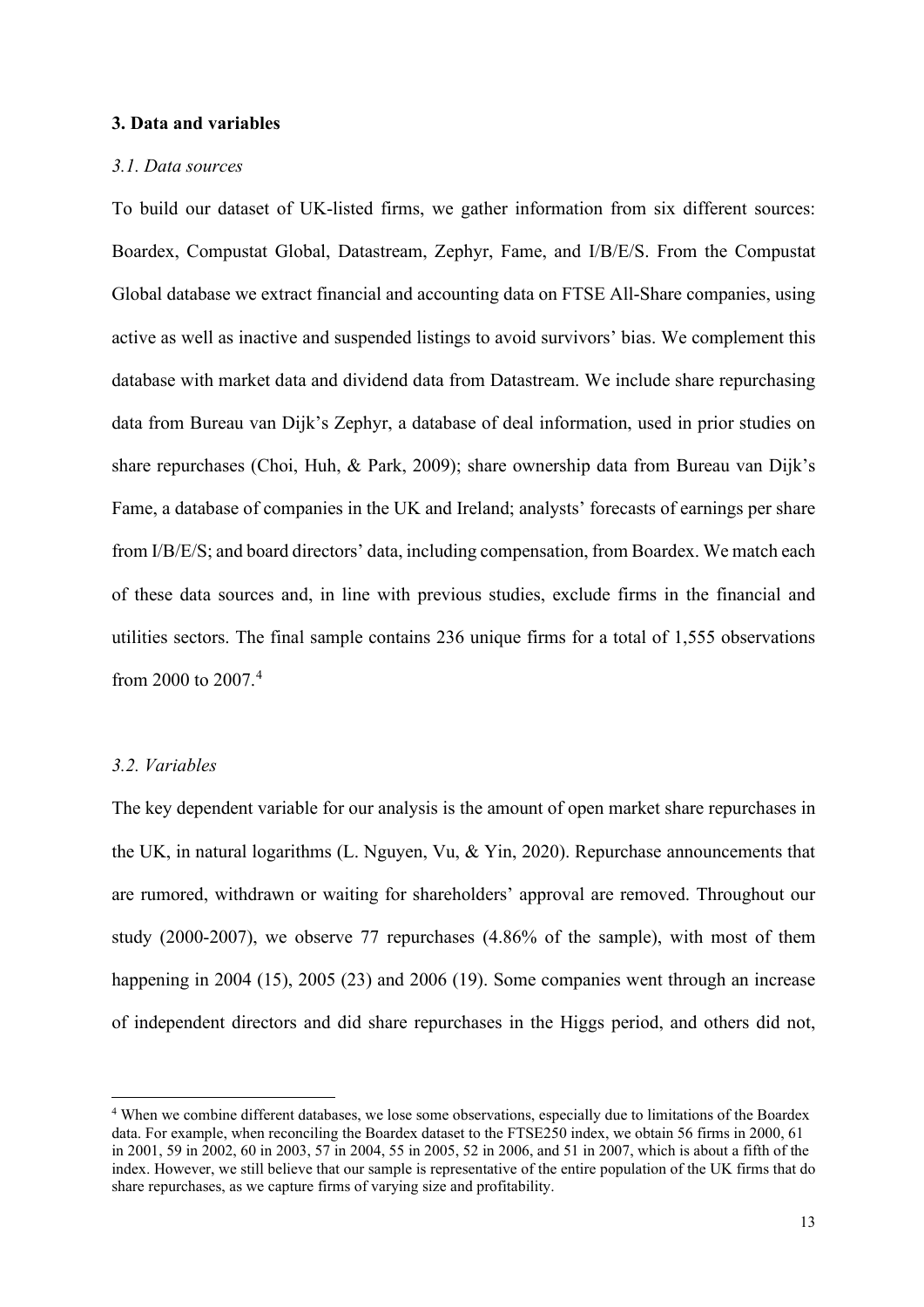which allows us to test the effect of independent directors on share repurchases with a robust empirical method.

The main explanatory variable for our analysis is the number of independent directors scaled by the total number of board directors (Farinha, 2003; Sharma, 2011). During our sample period, UK boards feature an average of around one-third of independent directors, where, by independent we mean outside *and* non-affiliated directors, which should thus be independent of the firm in their judgment and action and equally represent the interests of all the shareholders.

We then move to the description of a specific set of control variables that are taken from the payout literature (Sharma, 2011; Von Eije & Megginson, 2008). First, in order to capture differences in a firm's size and stage of development, we compute the logarithm of the book value of total assets, and the logarithm of firm age expressed in years (Denis & Osobov, 2008). Second, to control for differences in firm profitability, we compute the ratio of earnings before interest, tax, and depreciation to total assets (ROA) (DeAngelo, DeAngelo, & Stulz, 2006). Moreover, we control for a firm's investment opportunities and undervaluation by using the ratio of the market value of equity divided by the book value of assets (Fama & French, 2001; Von Eije & Megginson, 2008). We then account for the role of a firm's capital structure by computing a leverage ratio defined as the book value of debt divided by the book value of assets. In order to capture relative differences in CEO power across firms, we control for the ratio of CEO compensation, including options to control for the motivation to mitigate the dilution effect from option exercise, scaled by the average compensation of all board directors in a given firm and year (Petrou & Procopiou, 2016).<sup>[5](#page-14-0)</sup> The inclusion of investment opportunities, leverage, and CEO compensation also helps to control for potential mechanisms through which

<span id="page-14-0"></span><sup>&</sup>lt;sup>5</sup> Investors may prefer share repurchases to dividends because of tax advantages. In fact, while in most countries, dividends are taxed in their totality, share repurchases are taxed on the capital gain, permitting a higher net income to the investor. However, tax effects in our sample should be minor as there were no major UK tax changes to dividends and share repurchases in the time-period covered by our analysis.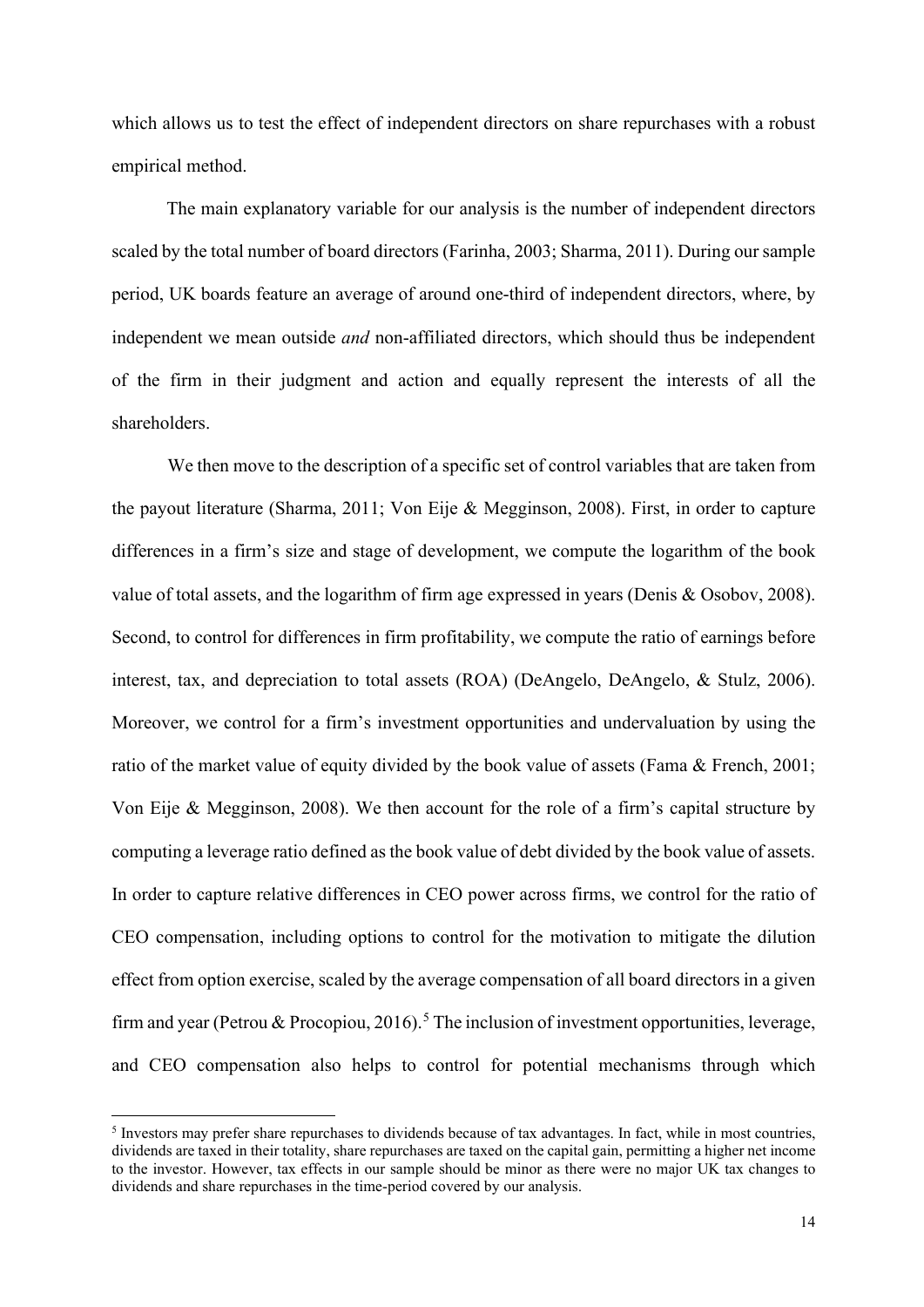independent directors could influence dividend policy (Cuny, Martin, & Puthenpurackal, 2009; Fenn & Liang, 2001; Sharma, 2011). Finally, depending on the specification, we control for industry dummies, to account for constant heterogeneity across sectors, firm fixed effects, to further remove all the sources of constant heterogeneity at the firm level, and year dummies to account for shocks common to our sample firms. We do not control for dividends as there is little evidence of substitution between dividends and repurchases in the UK (Driver et al., 2020). In the second part of the analysis, we will study the real effects of share repurchases by using as dependent variables the annual growth in the number of employees, and the number of employees scaled by total assets.

Descriptive statistics of the main variables are provided in Table 1, Panel A and B, while the complete definition of each variable is provided in Table A1 of the Appendices. To clarify whether share repurchases were impacted by an increase in independent directors, a decrease in insiders, or board size, we provide more evidence on the total number of independent directors, insiders and the total board size in Table 1 Panel A. Over the studied period, the average board size remained stable, while the average number of independent directors increased from 1.77 in 2000 to 2.20 in 2007. The average number of inside and affiliated directors has decreased from 5.88 in 2000 to 5.46 in 2007 (with a median of 6 in 2000 and 5 in 2007). In other words, the increase in the share of independent directors resulted from a substitution of insiders by independent directors.

---------------------------------------------------------------------------------------------------- Insert Table 1 here ----------------------------------------------------------------------------------------------------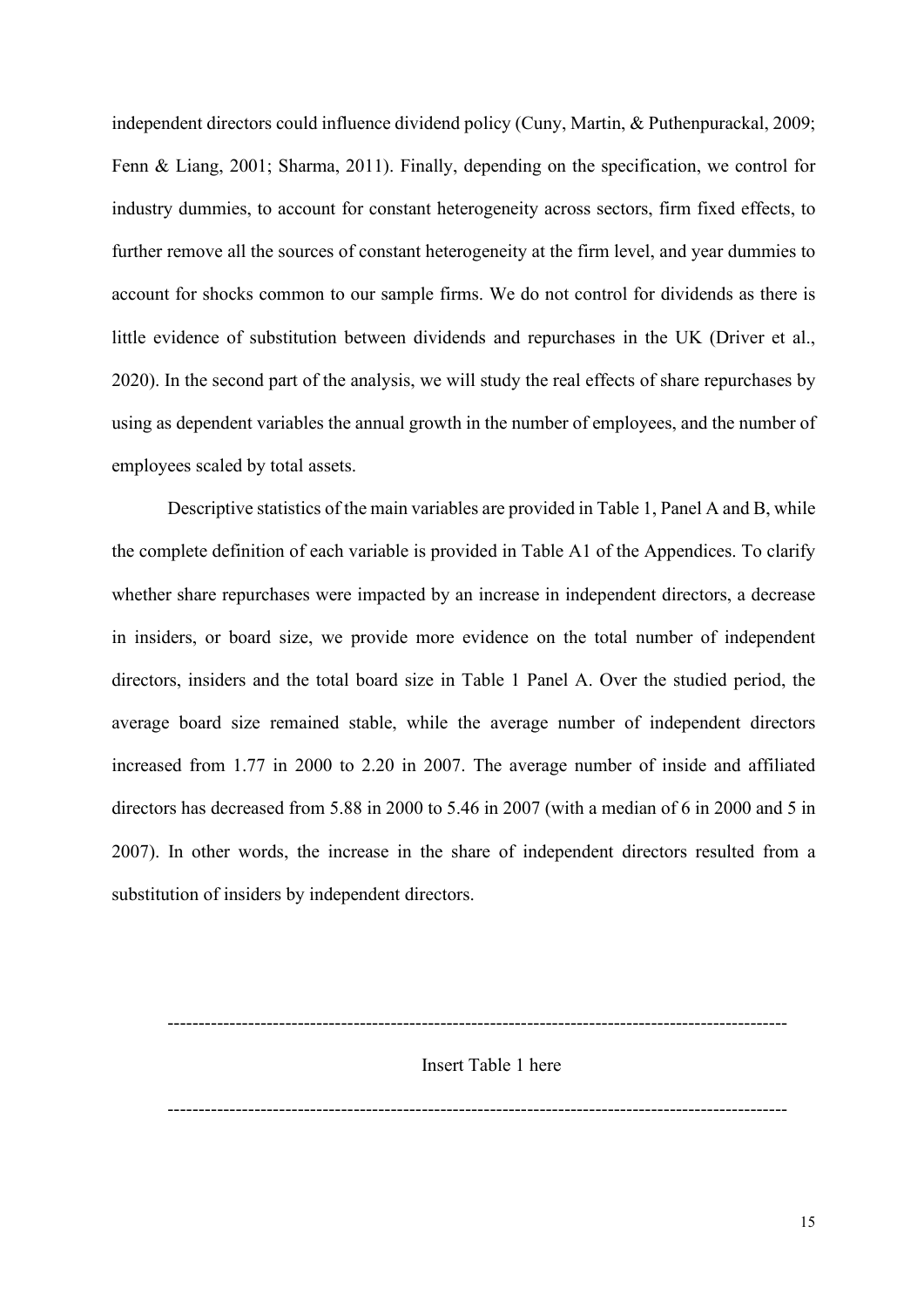#### **4. Empirical design and results**

*4.1. Effect of board independence on share repurchases: Difference-in-differences estimation*  To alleviate problems of endogeneity in the representation of independent directors, we follow the approach proposed in Dahya et al. (2016) which uses the passage of the Higgs report in the UK to build a quasi-natural experiment.<sup>[6](#page-16-0)</sup> The Higgs report was issued in January 2003 and contained several corporate governance recommendations for UK listed firms (Aguilera, 2005). The report explicitly advocated in favor of having the majority of the board formed by independent non-executive directors. As Dahya et al. (2016) discuss, this recommendation triggered a shock to the corporate governance equilibrium of firms, which were exogenously encouraged to increase the number of independent members in their boards of directors. The remainder of the Higgs Report was dedicated to further issues on the role and effectiveness of independent directors, including recommendations on how to improve their independence, how to appoint a senior independent director, and how to establish procedures for hiring, training, and remunerating of independent directors. The report contained other board-related recommendations, such as the separation of Chairman and CEO roles.

Although the recommendations in the report were not compulsory, many firms followed them strictly by increasing the quota of independent directors (Dahya et al., 2016). Whether an event is mandatory or voluntary, what matters for the identification is that it was exogenous to firm conditions. In the aftermath of the passage of the Higgs report, companies experienced a marked increase in the fraction of independent directors, which gives support for our identification strategy. The fiscal years of the UK publicly listed firms are mostly aligned with the passage of the Higgs report in January 2003, as about three-quarters of the UK listed firms have their financial year ends in December (over  $60\%$ ), June or September<sup>[7](#page-16-1)</sup>, meaning that if the

<span id="page-16-0"></span><sup>&</sup>lt;sup>6</sup> A more radical change in the corporate governance of UK listed firms is provided by the issuance of the Cadbury report in 1992. Unfortunately, our data do not date back that far, and thus we are bound to only use the Higgs report for our identification strategy.

<span id="page-16-1"></span><sup>7</sup> We are grateful for this insight from Julia Varesko, Vice President, JP Morgan Equity Research.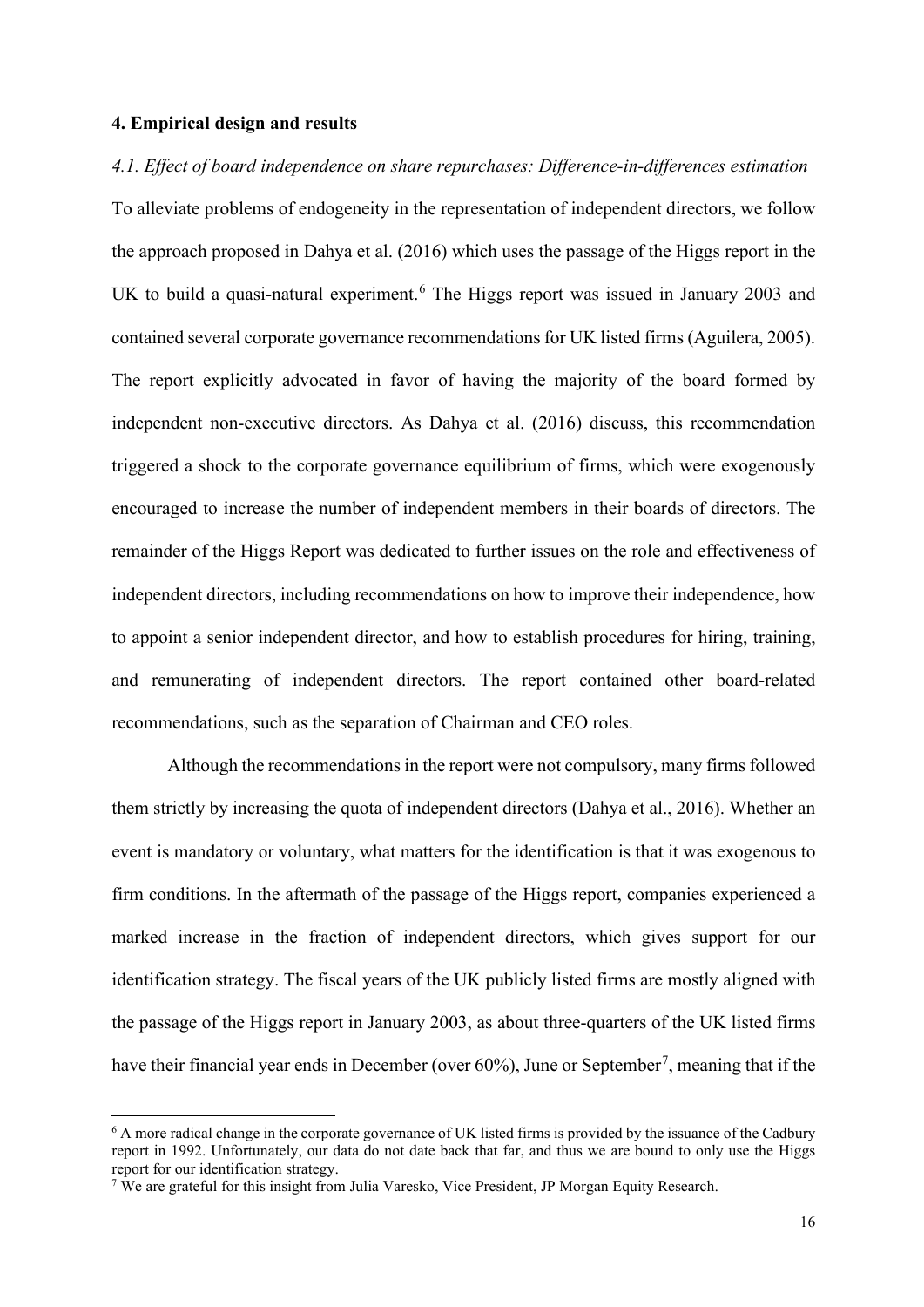increase of independent directors' ratio has taken place in 2003, it would be likely related to the Higgs effect and reflected in the annual report of that year.

We provide results from an estimation strategy that takes advantage of the passage of the Higgs report as a quasi-natural experiment. To this end, we construct a variable Treatment<sub>i</sub> measuring for each firm the exposure to the Higgs report, i.e. the change in the representation of independent directors from its average ratio computed in the pre-Higgs period (up until the year 2003). A greater (positive) value means that, relative to its historical average, the firm has increased to a larger extent the share of independent directors after the implementation of the Higgs report. We then interact this variable with the post-Higgs dummy variable  $Post<sub>t</sub>$ , as previously defined. The resulting model can be seen as a difference-indifferences specification in which the post-Higgs dummy  $Post<sub>t</sub>$  gives the longitudinal variation around the reform, and the change in board independence  $Treatment<sub>i</sub>$  provides a continuous treatment. Treatment<sub>i</sub> does not change over time, but the  $Post_t \times Treatment_i$  should change with time. The model, reported in equation (1), is estimated using clustered standard errors by firm.

$$
\ln share\,repurchases_{it} = \alpha + \beta_1 Post_t \times Treatment_i + \beta_2 Post_t ++ \beta_3 Treatment_i + + \beta_4 X_{it} + \delta_i + \theta_t + \epsilon_{it}
$$
\n(1)

Panel A of Table 2 presents the results obtained using, alternatively, the logarithm of share repurchases or the repurchase dummy as the dependent variable. Our findings indicate that the post-Higgs dummy is positive and statistically significant. In other words, the later years in our sample were associated with an increase in repurchases common to all firms. However, the interaction between the post-Higgs dummy and the treatment variable indicates that firms exposed to a greater increase in the share of independent directors also exhibited a greater increase in both the amount and the likelihood of share repurchases.<sup>[8](#page-17-0)</sup> In Panel B, we

<span id="page-17-0"></span><sup>&</sup>lt;sup>8</sup> In untabulated tests we verify again that our finding holds controlling for CEO duality.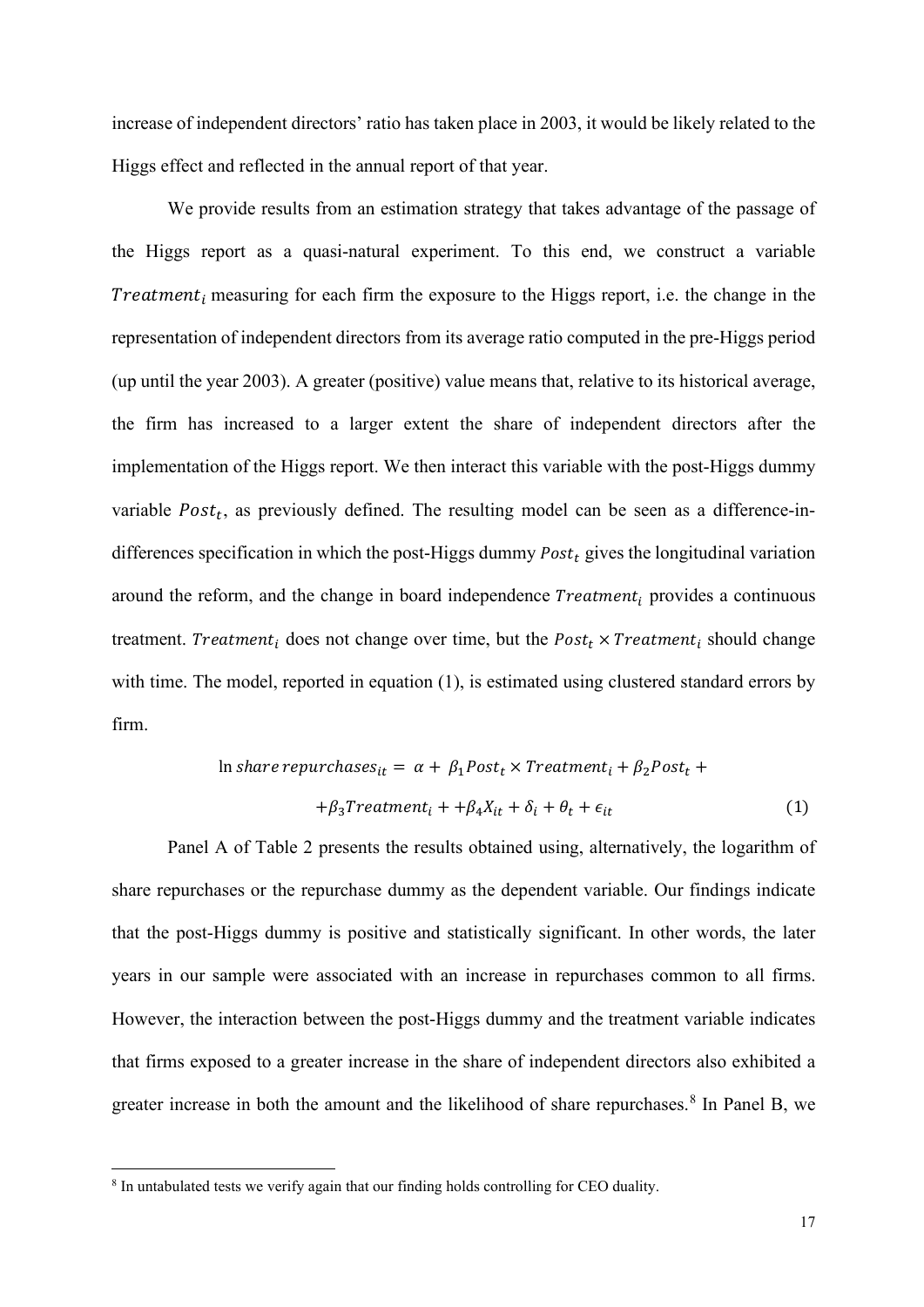augment the specification of Panel A with the host of firm-level controls. Confirming our previous insights, the interaction between the post-Higgs dummy and the treatment variable is positive and statistically significant at conventional levels. These results provide evidence for hypothesis H1b.

Our results are robust to excluding the year 2000 from the analysis as well as to including cash (in logarithm) as an additional control variable.

---------------------------------------------------------------------------------------------------- Insert Table 2 here

----------------------------------------------------------------------------------------------------

While no identification strategy is without flaws, we conduct several robustness tests to remediate possible issues. The key assumption for the validity of our differences-in-differences estimates is that firms with different levels of independent directors before the passage of the Higgs report did not display diverging trends in share repurchases before the recommendations of the report went into effect. To verify that this condition holds, we construct a dummy that simulates a placebo passage of the Higgs report in 2002 (and thus taking the value of one from 2002 onward, and zero before 2002). We then interact this dummy with our treatment variable introduced above and include in the regression the controls of the previous analyses. As shown in Table 3 Panel A, the interaction between the placebo passage of the Higgs report and the treatment dummy does not have any significant effect on share repurchases. This evidence is useful to validate the causal interpretation of our findings: share repurchases increase *after* the implementation of the Higgs report (and the related increase in board independence).

Higgs published a consultation document on June  $7<sup>th</sup>$ , 2002, which outlined proposals regarding board composition. This document creates the possibility that firms with fiscal yearend between June 2002 and 31 December 2002 may have taken the opportunity to adopt the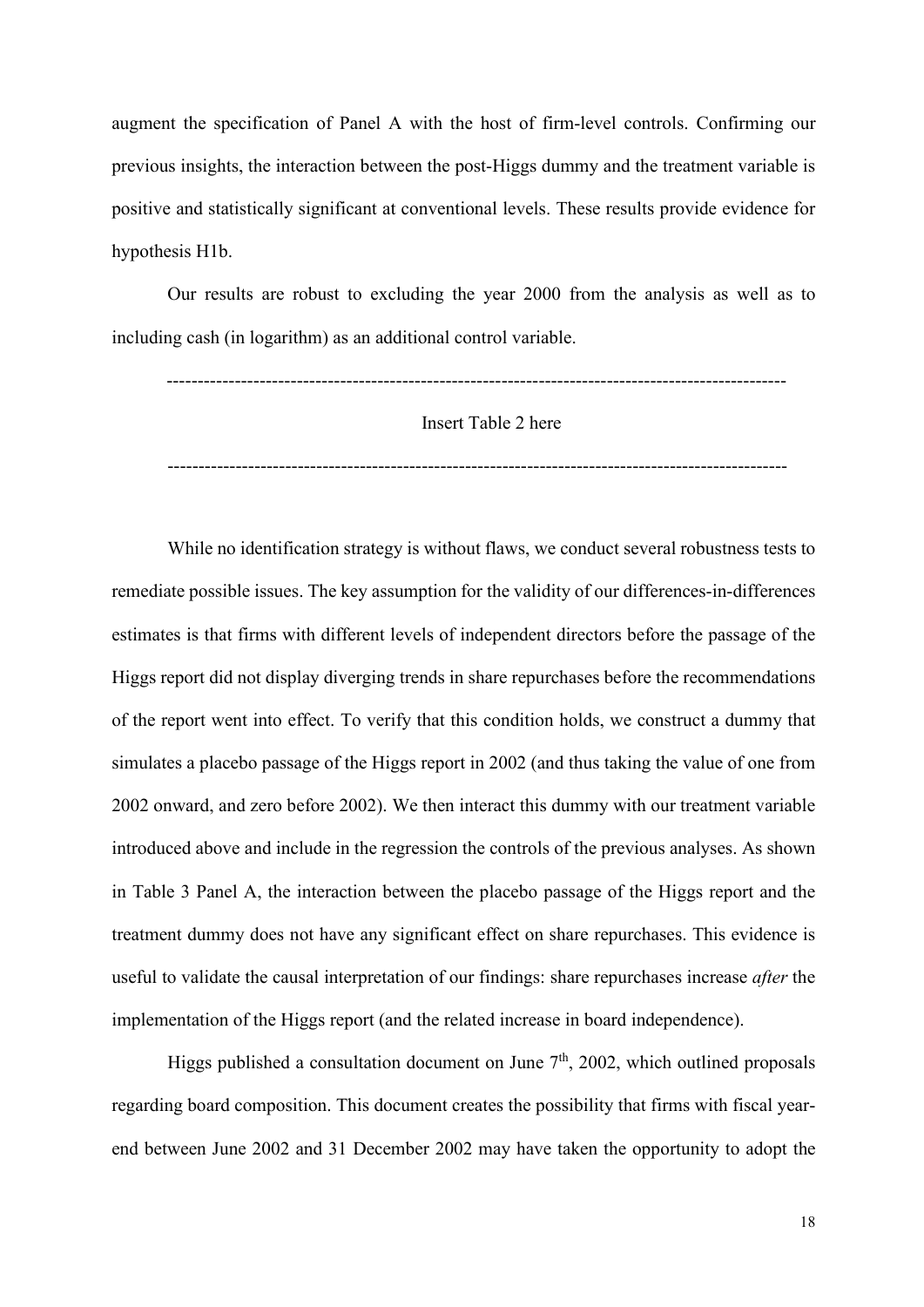(expected) proposals early and, as a result, the post-Higgs dummy variable used in the DID model may not yield a clean break in board composition. We partly addressed this anticipation concern above, where we show that no change in share repurchase occurs prior to or in 2003. To further address this issue, we calibrate the post-Higgs dummy with different beginning years for the post-Higgs period, from 2002 to 2006. As illustrated in Table 3 Panel B, results indicate that the coefficient of the interaction between the post-Higgs dummy and the treatment variable is statistically insignificant if the beginning of the treatment is moved to the year 2002 or 2003 (i.e., including the effect of the consultation report). Conversely, the interaction is significant and positive in 2004 and 2005 (at  $p<0.05$  and  $p<0.01$  levels), and then becomes insignificant in 2006. Collectively, these findings lend additional support for our initial identification strategy.

A final concern is about confounding policies passed in the same timeframe as the Higgs report. Specifically, the Higgs report overlaps with a change in UK Company Law that allowed firms to treat share repurchases as treasury stock: prior to 1 December 2003 firms had to cancel all repurchased shares, which limited management's ability to use repurchases to offset the dilutive impact of option plans. The change in regulation was motivated by a desire to increase repurchase flexibility. It is plausible that this structural change may have impacted on the role of repurchases and the link with board composition. However, this is a common shock to all firms in our sample, which we control for in the following ways. First, our specification contains year effects – aimed at capturing time events common to all firms. Second, our specification captures the effect that the Higgs passage triggered on the share of independent directors, which varies across firms for a given year. Because the increase in flexibility from the treasury stock reform affected all firms with no exemptions, our result is unlikely to suffer from bias coming from such simultaneous policy passage. There is a possibility that board independence could have an interactive effect with the propensity to use the treasury option (via an increase in the degree that independent boards exploit the new financial management flexibility to deliver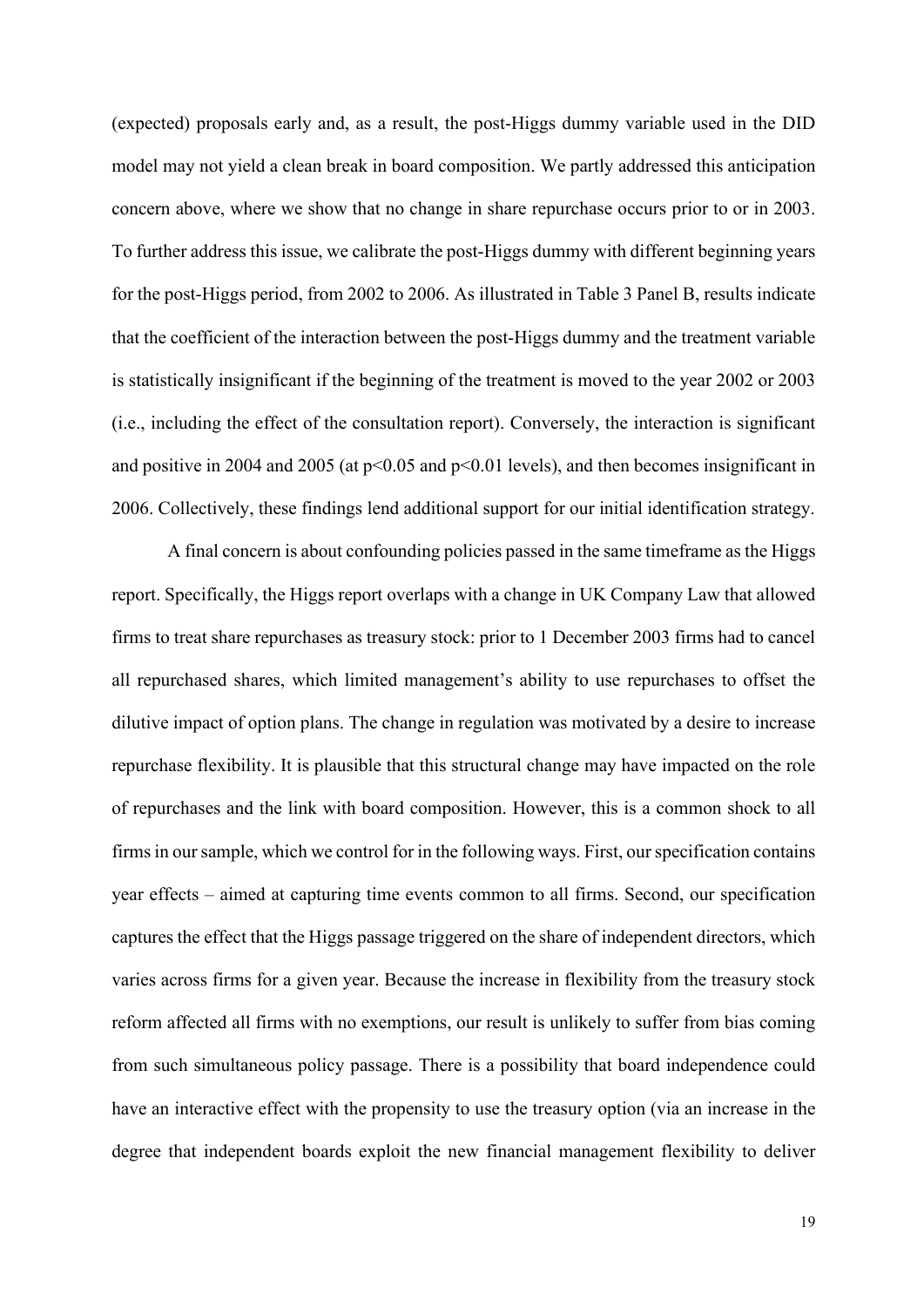shareholder value), in which case both effects lead to an increase in share repurchases via an increase in board independence, and since both laws are taking place at the same period, it is rather irrelevant of how this exogenous event is labeled. The primary purpose of our paper is to use an exogenous shock to treat the endogeneity of board independence, and not to study what effect Higgs Report (or other regulation) had on repurchases *per se*.

----------------------------------------------------------------------------------------------------

Insert Table 3 here

----------------------------------------------------------------------------------------------------

#### *4.2. Independent directors and the real effect of share repurchases*

Our results so far have shown that an exogenous influx of independent directors in UK corporate boards increased the propensity of firms to engage in share repurchases. This section is devoted to understanding the real effects of such changes in payout policy. On the one hand, if independent directors are ineffective at avoiding problems of short-termism or at removing distortions in the allocation of resources within the company, then firms with more independent directors may engage in share buybacks at the expense of long-term growth. The short-termism of independent directors may be induced by an increased reliance on equity-based compensation where they are incentivized not to challenge or even push for decisions such as share repurchases which improve their own personal wealth due to their pay being linked to the current share price (Brochet, Loumioti, & Serafeim, 2015; Dhanani & Roberts, 2009). The issue of short-termism induced by equity-based pay may be further exacerbated by the lack of understanding independent directors may have of complex internal issues that executives alone possess (Deakin, 2018; Driver et al., 2020). This may lead executive directors to exploit the allocations of capital to share repurchases to fit their own benefits at the expense of real outcomes. On the other hand, if independent directors can influence payout policies to benefit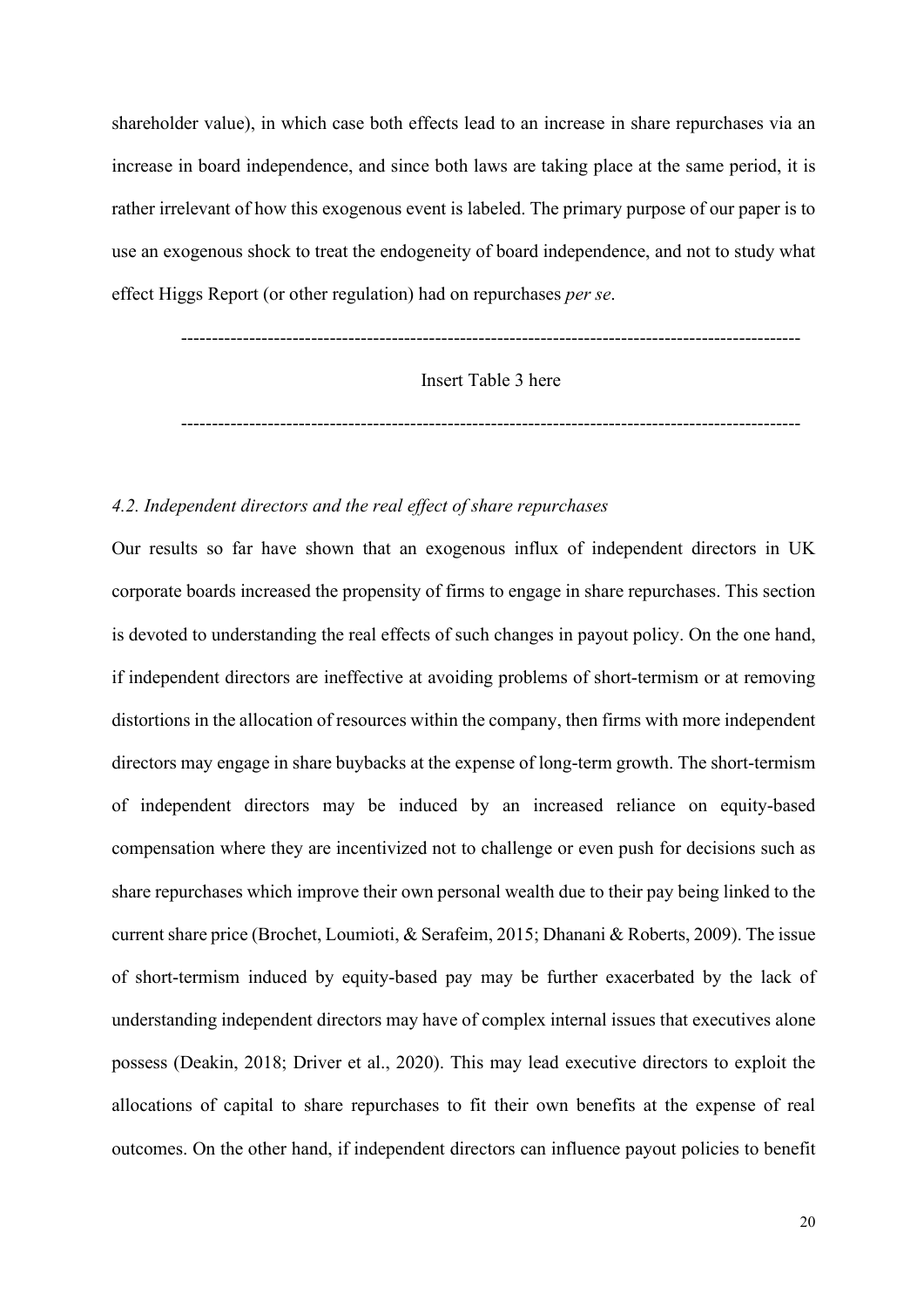from its flexibility and timing advantages, then firms with greater board independence will display a lower tendency to trade off real growth with share repurchases.

We conduct this analysis, following Almeida et al. (2016), by using (1) the annual growth in a firm's employees, and (2) the number of employees scaled by assets as dependent variables in our 2SLS specification. The key explanatory variables are the share of independent directors, the likelihood of accretive share repurchases, and the interaction between these two terms.

Employee growth<sub>it</sub>

 $= \alpha + \beta_1$  accretive repurchases <sub>it</sub>

 $+ \beta_2$ share independent directors<sub>it</sub>  $\times$  accretive repurchases  $\mu$ 

$$
+\beta_3Share\ independent\ director_{st} + \beta_4X_{it} + \delta_i + \theta_t + \epsilon_{it}
$$
\n(2)

To better evaluate the impact of independent directors on share repurchases, we separate the effects on accretive firms (i.e., those firms that do share repurchases for earnings management purposes which we consider manipulative) $9$  and non-accretive firms. While we do not have private information on the motives of share repurchases, using the I/B/E/S databank, we can record the extent to which a firm's results consistently differed from the forecasts made by equity analysts, and this approach has been used in prior finance and accounting literature such as (Almeida et al., 2016; Farrell, Yu, & Zhang, 2013). In line with Almeida et al. (2016), we

<span id="page-21-0"></span><sup>&</sup>lt;sup>9</sup> There is also evidence that managers manipulate reported earnings using discretionary accruals (Bergstresser & Philippon, 2006; Farrell, Unlu, & Yu, 2014), i.e. components of earnings that are not reflected in current cash flows. One method of manipulating earnings is to take operating expenses that are not reasonably expected to generate future cash flows and to capitalize them as capital expenditures. Deciding on the value of credit sales involves managerial discretion as to making assumptions about the speed with which customers pay and the proportion of customer default rate. Existing studies find that both superior stock performance and improvement in operating performance following share repurchases are driven by pre-repurchase downward earnings management through accruals rather than genuine growth in profitability (Gong et al., 2008). Further, AGM resolutions granting management power to repurchase shares often stipulate that the impact can be EPS accretive. Hence, accretiveness may be a necessary condition to establish manipulative intent but it may not be sufficient. Therefore, accretiveness is a proxy for manipulative intent of share repurchases, rather than a unique condition.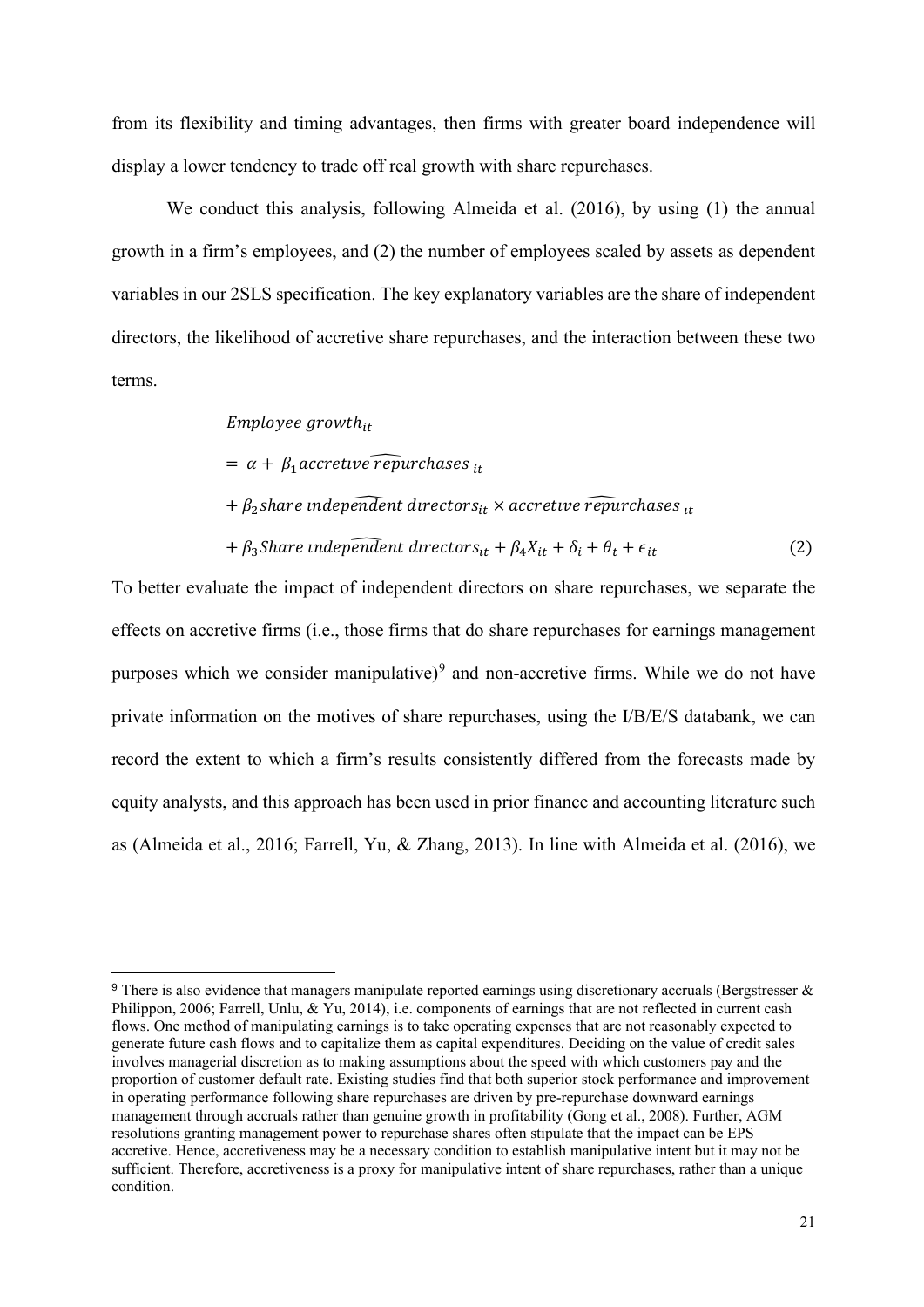propose that persistent underestimation of future EPS by analysts increases a firm's incentives to engage in earnings management through share repurchases.<sup>[10](#page-22-0)</sup>

Following the existing literature (Driver et al., 2020; Farrell et al., 2013), we classify firms as accretive when the year ahead actual EPS exceeds the average EPS forecast for that year reported in the I/B/E/S database (and non-accretive otherwise). The surprise in analysts' estimates measured by this proxy is indicative of a firm's likelihood of engaging in share repurchasing behavior that is reflected in higher EPS than forecasted by analysts (cf. Table A1 for further definition).

We conduct univariate *t*-tests comparing accretive share repurchase firms and nonaccretive firms (Table A2 of the Appendices). Accretive firms are, on average, more likely to conduct share repurchases, they repurchase higher amounts and have higher director equitylinked compensation. They are also larger, more profitable, have lower leverage and higher market-to-book ratio. These results provide some indirect evidence suggesting that accretive firms are more likely to engage in share repurchases for earnings management purposes.

As shown in Table 4, accretive share repurchases have a direct negative effect on both employee growth and employees to assets ratio. In other words, this form of share repurchases is negatively associated with employment, as evidenced by Almeida et al. (2016). However, confirming hypothesis 2, the analysis shows that the share of independent directors attenuates the negative effect of accretive repurchases on employment, as the interaction term between the two variables is positive and statistically significant. Taken together, these results rule out the view that board independence increases share repurchases at the expense of a firm's employment. Rather, it appears that independent directors are effective at mitigating the negative real effects of accretive repurchases on firm employment.<sup>[11](#page-22-1)</sup>

<span id="page-22-0"></span> $10$  The current value of cumulative EPS surprise becomes public information in the current year.

<span id="page-22-1"></span><sup>&</sup>lt;sup>11</sup> We have also analysed the effects of share repurchases on sales growth. Results go in the expected direction (i.e. independent directors attenuate the negative effect of repurchases on sales growth) but are not precisely estimated.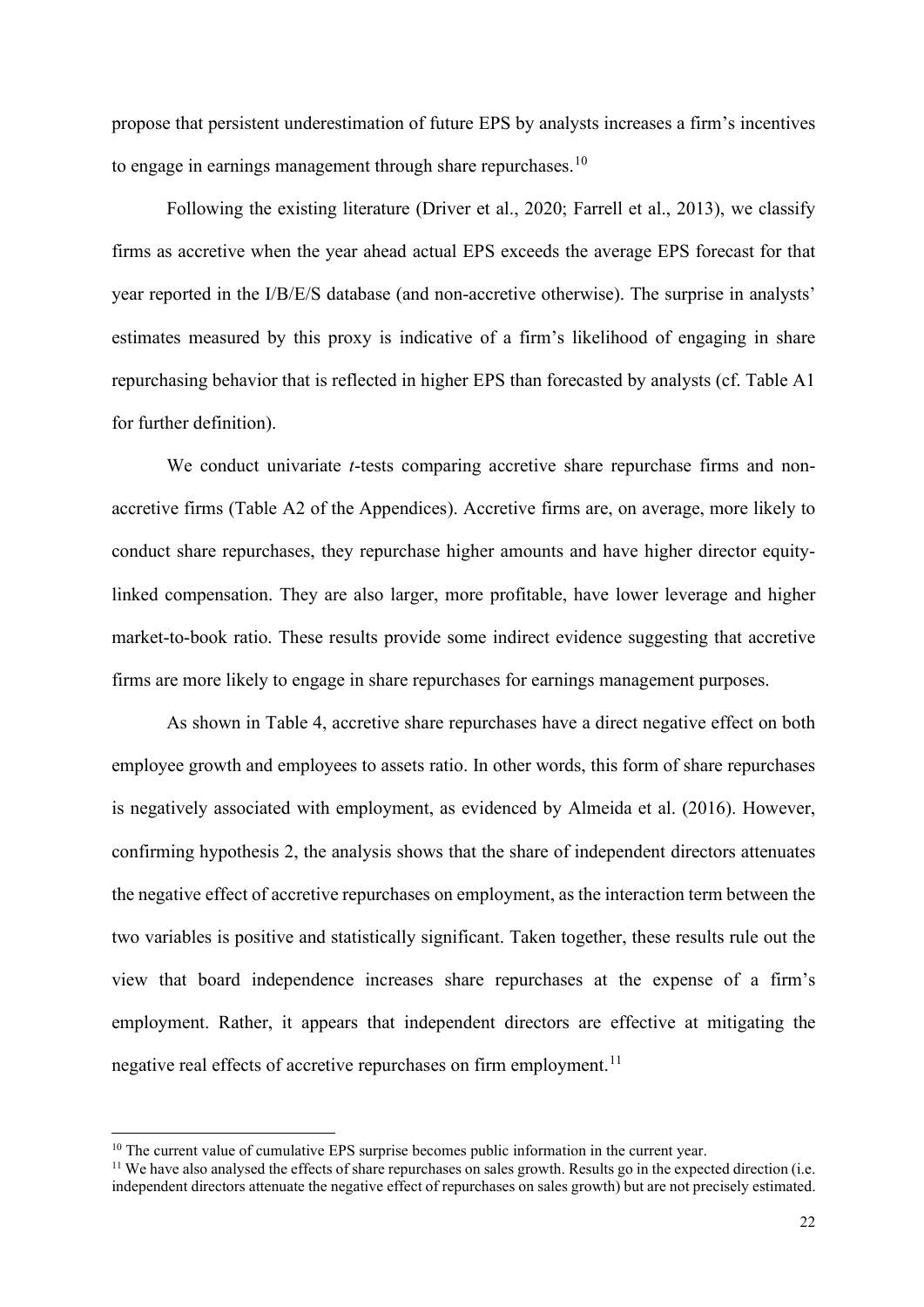---------------------------------------------------------------------------------------------------- Insert Table 4 here ----------------------------------------------------------------------------------------------------

#### **5. Conclusion**

In this paper, we used a panel of UK listed firms to investigate the novel question of how board independence affects share repurchases. To alleviate endogeneity issues, we have employed a quasi-natural experiment taking advantage of exogenous corporate governance reform in the UK in 2003. As we argued, the relationship between board independence and share repurchases is theoretically ambiguous. Some works suggest that the relationship should be negative, due to the ability of independent directors to restrain opportunistically motivated share repurchases by executives. Other works advocate more in favor of a positive effect, according to which independent directors will take advantage of the greater flexibility of share repurchases to reduce the agency cost of free cash flow and return profits.

Our findings indicated that an increase in the ratio of independent directors is *positively* associated with both the amount and the likelihood of share repurchases. Going beyond this average effect, we explored the implications of the nexus between independent directors and share repurchases for the ability of firms to grow. Our analysis indicated that while accretive share repurchases (i.e., those done for earnings management purposes) harm firm employment, this effect is attenuated by having a greater share of independent members on the board of directors. These findings suggest that independent directors were efficient at monitoring and advising against share repurchases that would destroy long-term shareholder value.

Several policymakers and practitioners have recently advocated in favor of share repurchases. Our results suggest that careful consideration should be made as to which reasons push companies to buy back their shares. Greater involvement of independent directors in capital allocation processes and payout decisions would help firms and shareholders to engage in payout policies while preserving long-term employment prospects.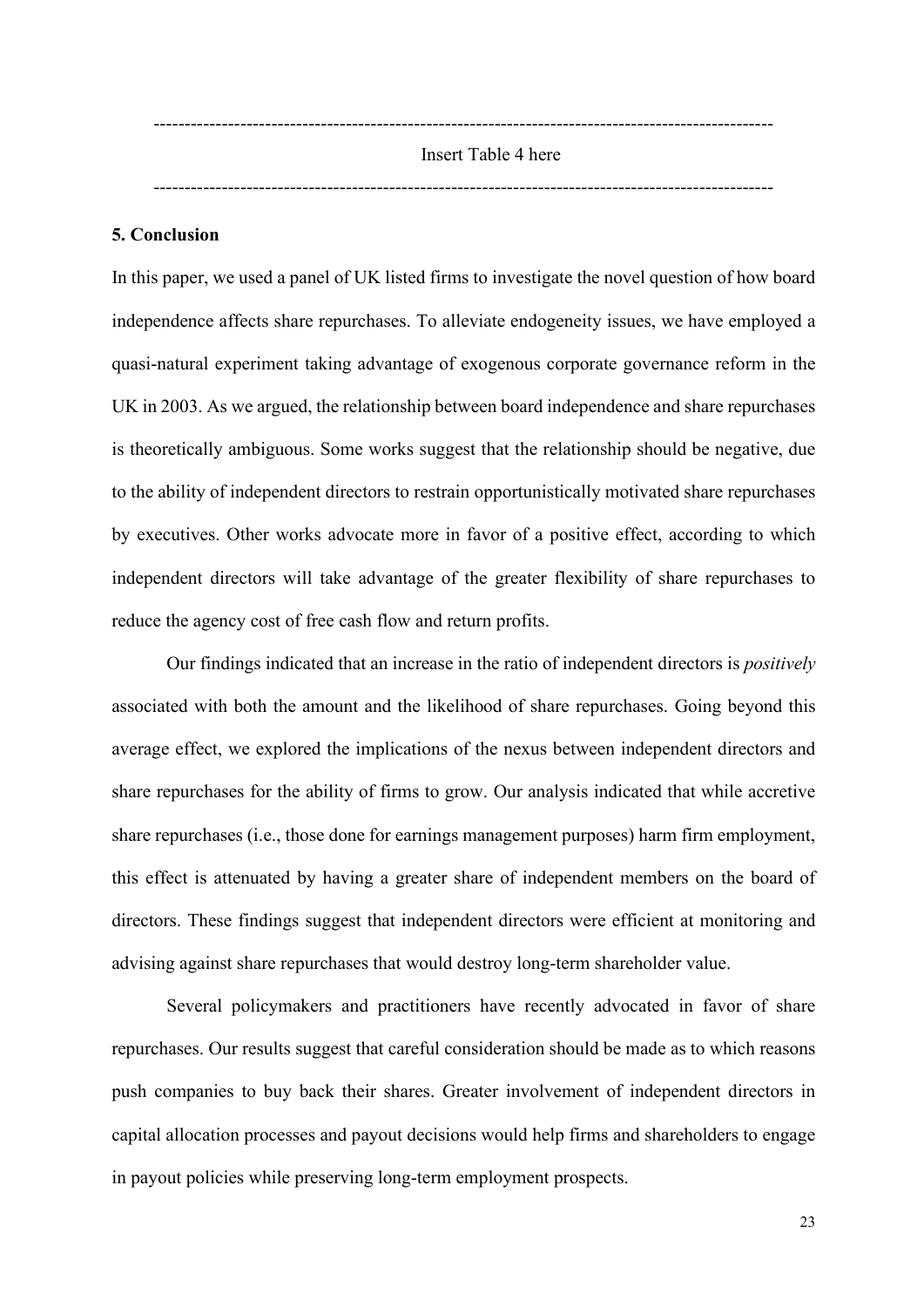#### **References**

- Adams, R. B. (2017). Boards, and the directors who sit on them *The handbook of the economics of corporate governance* (Vol. 1, pp. 291-382): Elsevier.
- Adams, R. B., Hermalin, B. E., & Weisbach, M. S. (2010). The role of boards of directors in corporate governance: A conceptual framework and survey. *Journal of Economic literature, 48*(1), 58-107.
- Aguilera, R. V. (2005). Corporate governance and director accountability: An institutional comparative perspective. *British Journal of Management, 16*, S39-S53.
- Aguilera, R. V., & Cuervo‐Cazurra, A. (2009). Codes of good governance. *Corporate Governance: An International Review, 17*(3), 376-387.
- Ahern, K. R., & Dittmar, A. K. (2012). The changing of the boards: The impact on firm valuation of mandated female board representation. *The Quarterly Journal of Economics, 127*(1), 137-197.
- Almeida, H., Fos, V., & Kronlund, M. (2016). The real effects of share repurchases. *Journal of Financial Economics, 119*(1), 168-185.
- Armstrong, C. S., Core, J. E., & Guay, W. R. (2014). Do independent directors cause improvements in firm transparency? *Journal of Financial Economics, 113*(3), 383-403.
- Balsmeier, B., Fleming, L., & Manso, G. (2017). Independent boards and innovation. *Journal of Financial Economics, 123*(3), 536-557.
- Banerjee, S., Humphery-Jenner, M., & Nanda, V. (2018). Does CEO bias escalate repurchase activity? *Journal of Banking & Finance, 93*, 105-126.
- Barth, M. E., & Kasznik, R. (1999). Share repurchases and intangible assets. *Journal of accounting and economics, 28*(2), 211-241.
- Bebchuk, L., Cohen, A., & Ferrell, A. (2009). What matters in corporate governance? *The Review of financial studies, 22*(2), 783-827.
- Benhamouda, Z. (2007). *UK corporate shares: An empirical analysis of corporate motives and payout policies.* Durham University, Durham. Retrieved from http://etheses.dur.ac.uk/2137/
- Bens, D. A., Nagar, V., Skinner, D. J., & Wong, M. F. (2003). Employee stock options, EPS dilution, and stock repurchases. *Journal of accounting and economics, 36*(1-3), 51-90.
- Bergstresser, D., & Philippon, T. (2006). CEO incentives and earnings management. *Journal of Financial Economics, 80*(3), 511-529.
- Bhargava, A. (2010). An econometric analysis of dividends and share repurchases by US firms. *Journal of the Royal Statistical Society: Series A (Statistics in Society), 173*(3), 631- 656.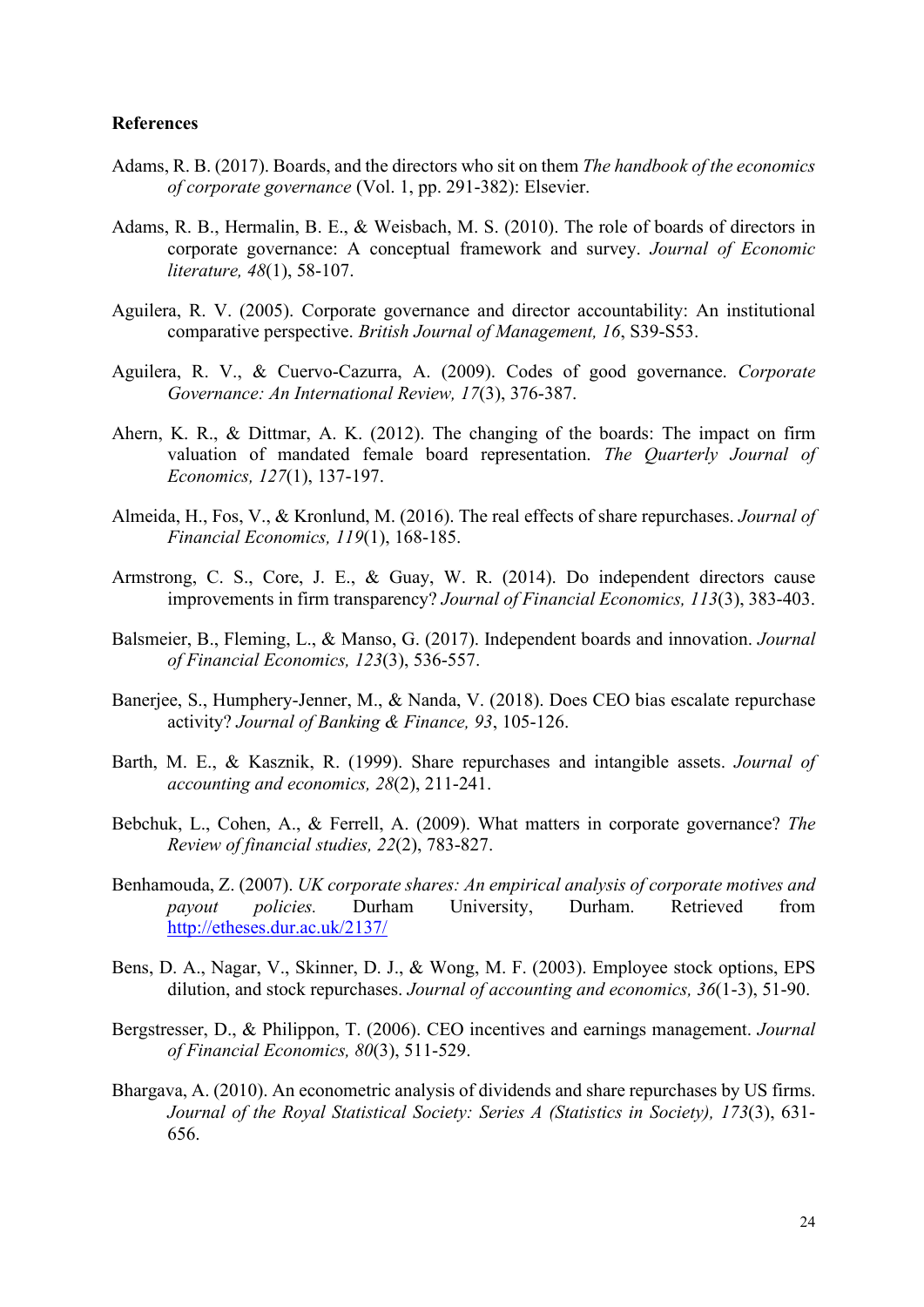- Boudry, W. I., Kallberg, J. G., & Liu, C. H. (2013). Investment opportunities and share repurchases. *Journal of Corporate Finance, 23*, 23-38.
- Brochet, F., Loumioti, M., & Serafeim, G. (2015). Speaking of the short-term: Disclosure horizon and managerial myopia. *Review of Accounting Studies, 20*(3), 1122-1163.
- Brockman, P., Khurana, I. K., & Martin, X. (2008). Voluntary disclosures around share repurchases. *Journal of Financial Economics, 89*(1), 175-191.
- Caton, G. L., Goh, J., Lee, Y. T., & Linn, S. C. (2016). Governance and post-repurchase performance. *Journal of Corporate Finance, 39*, 155-173.
- Chan, K., Ikenberry, D. L., Lee, I., & Wang, Y. (2010). Share repurchases as a potential tool to mislead investors. *Journal of Corporate Finance, 16*(2), 137-158.
- Chang, S., & Puthenpurackal, J. (2014). Repurchases of convertible preferred stock and shareholder wealth. *Journal of Business Research, 67*(4), 623-630.
- Chen, S.-S., & Chen, I.-J. (2012). Corporate governance and capital allocations of diversified firms. *Journal of Banking & Finance, 36*(2), 395-409.
- Cheng, Y., Harford, J., & Zhang, T. T. (2015). Bonus-driven repurchases. *Journal of Financial and Quantitative Analysis, 50*(3), 447-475.
- Choi, D. K., Huh, J., & Park, K. (2009). To signal or to control: The determinants of open‐ market share repurchases in Japan. *Asia‐Pacific Journal of Financial Studies, 38*(1), 133-162.
- Cohen, L., Frazzini, A., & Malloy, C. J. (2012). Hiring cheerleaders: Board appointments of "independent" directors. *Management Science, 58*(6), 1039-1058.
- Conyon, M. J., & Peck, S. I. (1998). Board control, remuneration committees, and top management compensation. *Academy of Management Journal, 41*(2), 146-157.
- Cuny, C. J., Martin, G. S., & Puthenpurackal, J. J. (2009). Stock options and total payout. *Journal of Financial and Quantitative Analysis, 44*(2), 391-410.
- Dahya, J., Golubov, A., Petmezas, D., & Travlos, N. G. (2016). Governance mandates, outside directors, and acquirer performance. *Journal of Corporate Finance*. doi:https://doi.org/10.1016/j.jcorpfin.2016.11.005
- De Cesari, A. (2012). Expropriation of minority shareholders and payout policy. *The British Accounting Review, 44*(4), 207-220.
- Deakin, S. (2018). Reversing financialisation: shareholder value and the legal reform of corporate governance. In C. Driver & G. Thompson (Eds.), *Corporate governance in contention*: Oxford, Oxford University Press.
- DeAngelo, H., DeAngelo, L., & Stulz, R. M. (2006). Dividend policy and the earned/contributed capital mix: A test of the life-cycle theory. *Journal of Financial Economics, 81*(2), 227-254.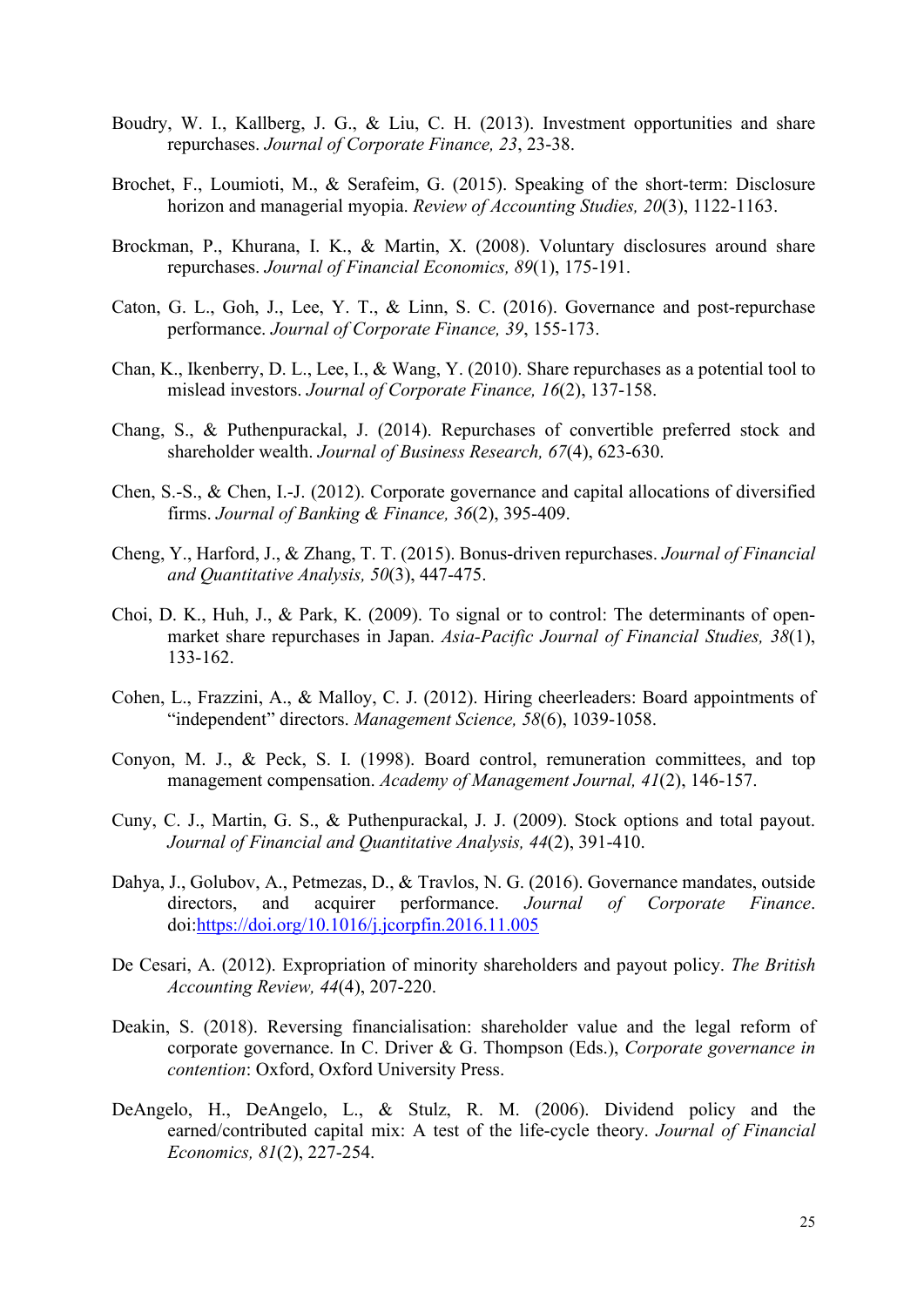- Denis, D. J., & Osobov, I. (2008). Why do firms pay dividends? International evidence on the determinants of dividend policy. *Journal of Financial Economics, 89*(1), 62-82.
- Dhanani, A., & Roberts, R. (2009). *Corporate share repurchases: the perceptions and practices of UK financial managers and corporate investors*.
- Dittmar, A. K. (2000). Why do firms repurchase stock. *the Journal of Business, 73*(3), 331-355.
- Driver, C., Grosman, A., & Scaramozzino, P. (2020). Dividend policy and investor pressure. *Economic Modelling, 89*, 559-576.
- Driver, C., & Guedes, M. J. C. (2012). Research and development, cash flow, agency and governance: UK large companies. *Research Policy, 41*(9), 1565-1577.
- Fama, E. F., & French, K. R. (2001). Disappearing dividends: changing firm characteristics or lower propensity to pay? *Journal of Financial Economics, 60*(1), 3-43.
- Farinha, J. (2003). Dividend policy, corporate governance and the managerial entrenchment hypothesis: an empirical analysis. *Journal of Business Finance & Accounting, 30*(9‐10), 1173-1209.
- Farrell, K. A., Unlu, E., & Yu, J. (2014). Stock repurchases as an earnings management mechanism: The impact of financing constraints. *Journal of Corporate Finance, 25*, 1- 15.
- Farrell, K. A., Yu, J., & Zhang, Y. (2013). What are the Characteristics of Firms that Engage in Earnings Per Share Management Through Share Repurchases? *Corporate Governance: An International Review, 21*(4), 334-350. doi:10.1111/corg.12029
- Fenn, G. W., & Liang, N. (2001). Corporate payout policy and managerial stock incentives. *Journal of Financial Economics, 60*(1), 45-72.
- Geiler, P., & Renneboog, L. (2016). Executive remuneration and the payout decision. *Corporate Governance: An International Review, 24*(1), 42-63.
- Grullon, G., & Ikenberry, D. L. (2000). What do we know about stock repurchases? *Journal of Applied Corporate Finance, 13*(1), 31-51.
- Hermalin, B. E., & Weisbach, M. S. (1998). Endogenously chosen boards of directors and their monitoring of the CEO. *American Economic Review*, 96-118.
- Hribar, P., Jenkins, N. T., & Johnson, W. B. (2006). Stock repurchases as an earnings management device. *Journal of accounting and economics, 41*(1-2), 3-27.
- Hu, A., & Kumar, P. (2004). Managerial entrenchment and payout policy. *Journal of Financial and Quantitative Analysis, 39*(04), 759-790.
- Jagannathan, M., Stephens, C. P., & Weisbach, M. S. (2000). Financial flexibility and the choice between dividends and stock repurchases. *Journal of Financial Economics, 57*(3), 355-384.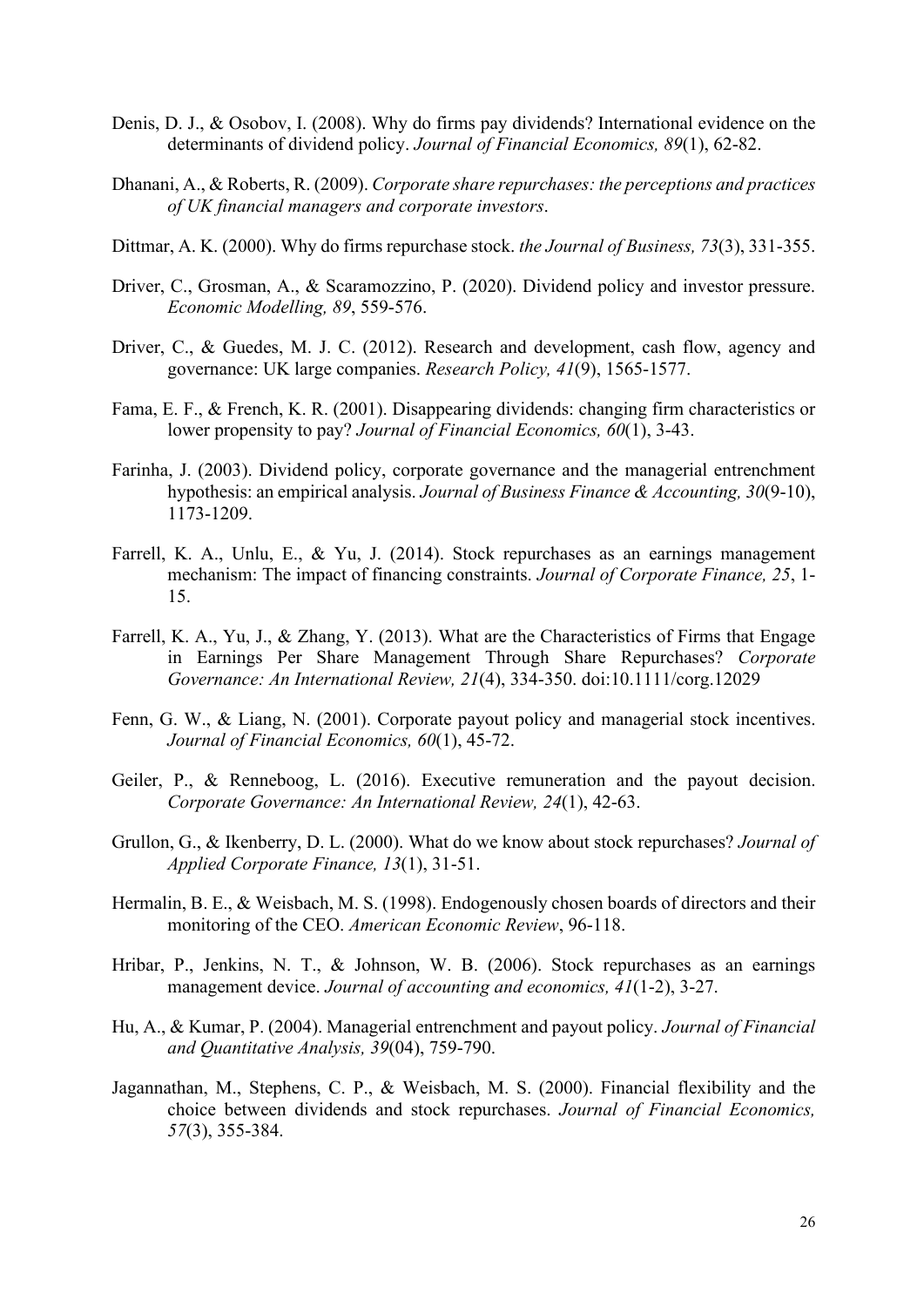- Kahle, K. M. (2002). When a buyback isn'ta buyback: Open market repurchases and employee options. *Journal of Financial Economics, 63*(2), 235-261.
- Lazonick, W. (2014). Profits without prosperity. *Harvard Business Review, 92*(9), 46-55.
- Linck, J. S., Netter, J. M., & Yang, T. (2008). The determinants of board structure. *Journal of Financial Economics, 87*(2), 308-328.
- Manconi, A., Peyer, U., & Vermaelen, T. (2019). Are buybacks good for long-term shareholder value? Evidence from buybacks around the world. *Journal of Financial and Quantitative Analysis, 54*(5), 1899-1935.
- Merendino, A., Dibb, S., Meadows, M., Quinn, L., Wilson, D., Simkin, L., & Canhoto, A. (2018). Big data, big decisions: The impact of big data on board level decision-making. *Journal of Business Research, 93*, 67-78.
- Merendino, A., & Sarens, G. (2020). Crisis? What crisis? Exploring the cognitive constraints on boards of directors in times of uncertainty. *Journal of Business Research, 118*, 415- 430.
- Nguyen, B. D., & Nielsen, K. M. (2010). The value of independent directors: Evidence from sudden deaths. *Journal of Financial Economics, 98*(3), 550-567.
- Nguyen, L., Vu, L., & Yin, X. (2020). Share repurchases and firm innovation. *Accounting & Finance*.
- Nohel, T., & Tarhan, V. (1998). Share repurchases and firm performance:: new evidence on the agency costs of free cash flow. *Journal of Financial Economics, 49*(2), 187-222.
- Petrou, A. P., & Procopiou, A. (2016). CEO shareholdings and earnings manipulation: A behavioral explanation. *European Management Review, 13*(2), 137-148.
- Pickard, J., & Foster, P. (2021). Kwarteng confirms government review of UK employment law. *The Financial Times*. Retrieved from https://www.ft.com/content/ab8d876c-bc65- 441e-8b04-051d3be124c9
- Raval, A. (2020, March, 31, 2020). Shell secures \$12bn credit facility to safeguard dividend *The Financial Times*. Retrieved from https://www.ft.com/content/ee832198-024b-4a0fa61d-de767a1e6d6c
- Sharma, V. (2011). Independent directors and the propensity to pay dividends. *Journal of Corporate Finance, 17*(4), 1001-1015.
- The Investor Responsibility Research Center Institute. (2016). *Buybacks and the board: Director perspectives on the share repurchase revolution*. Retrieved from
- Tung, I., & Milani, K. (2018). *Curbing stock buybacks: A crucial step to raising worker pay and reducing inequality*. Retrieved from
- Von Eije, H., & Megginson, W. L. (2008). Dividends and share repurchases in the European Union. *Journal of Financial Economics, 89*(2), 347-374.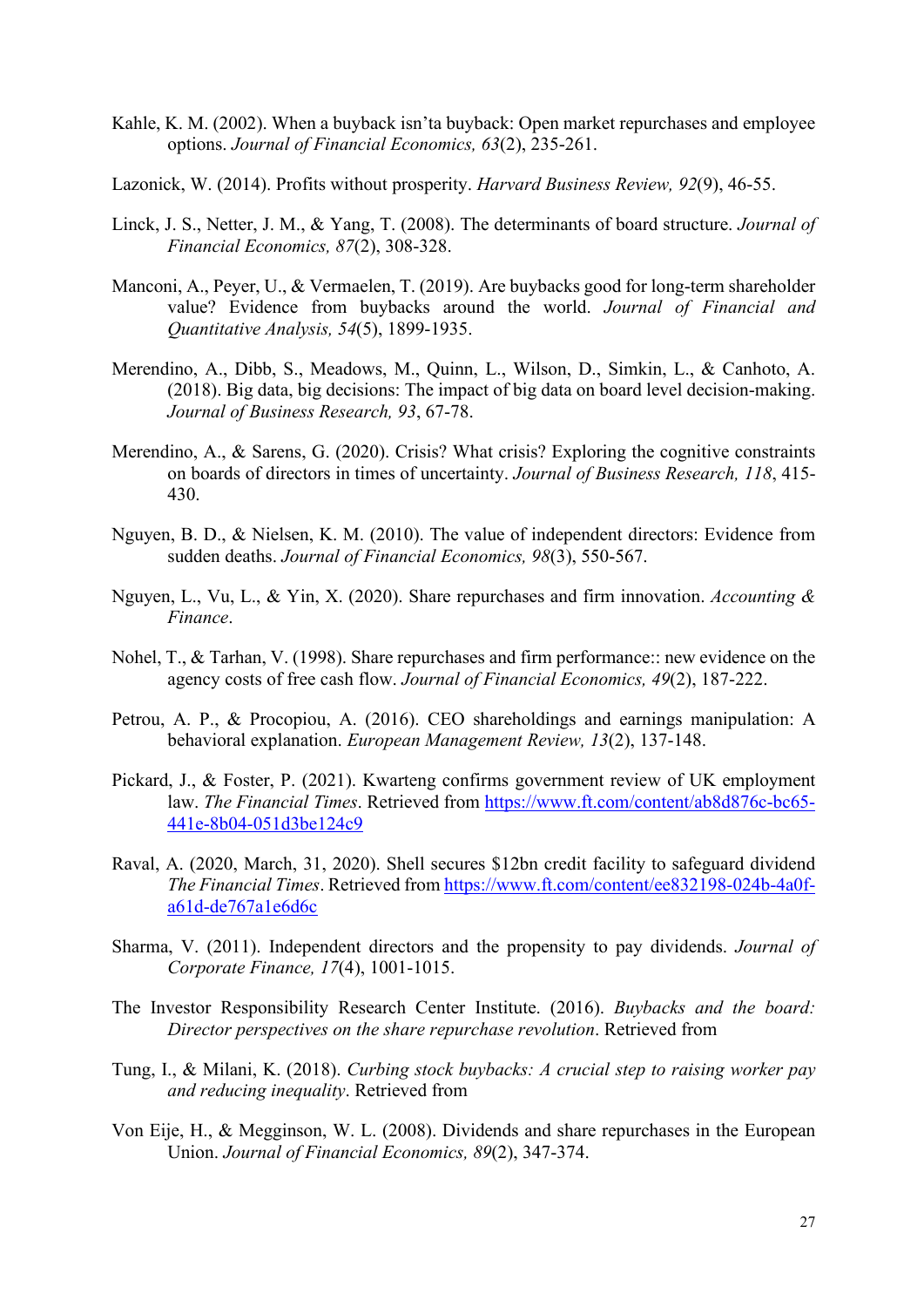- Westphal, J. D., & Zajac, E. J. (2001). Decoupling policy from practice: The case of stock repurchase programs. *Administrative Science Quarterly, 46*(2), 202-228.
- Young, S., & Yang, J. (2011). Stock repurchases and executive compensation contract design: The role of earnings per share performance conditions. *The Accounting Review, 86*(2), 703-733.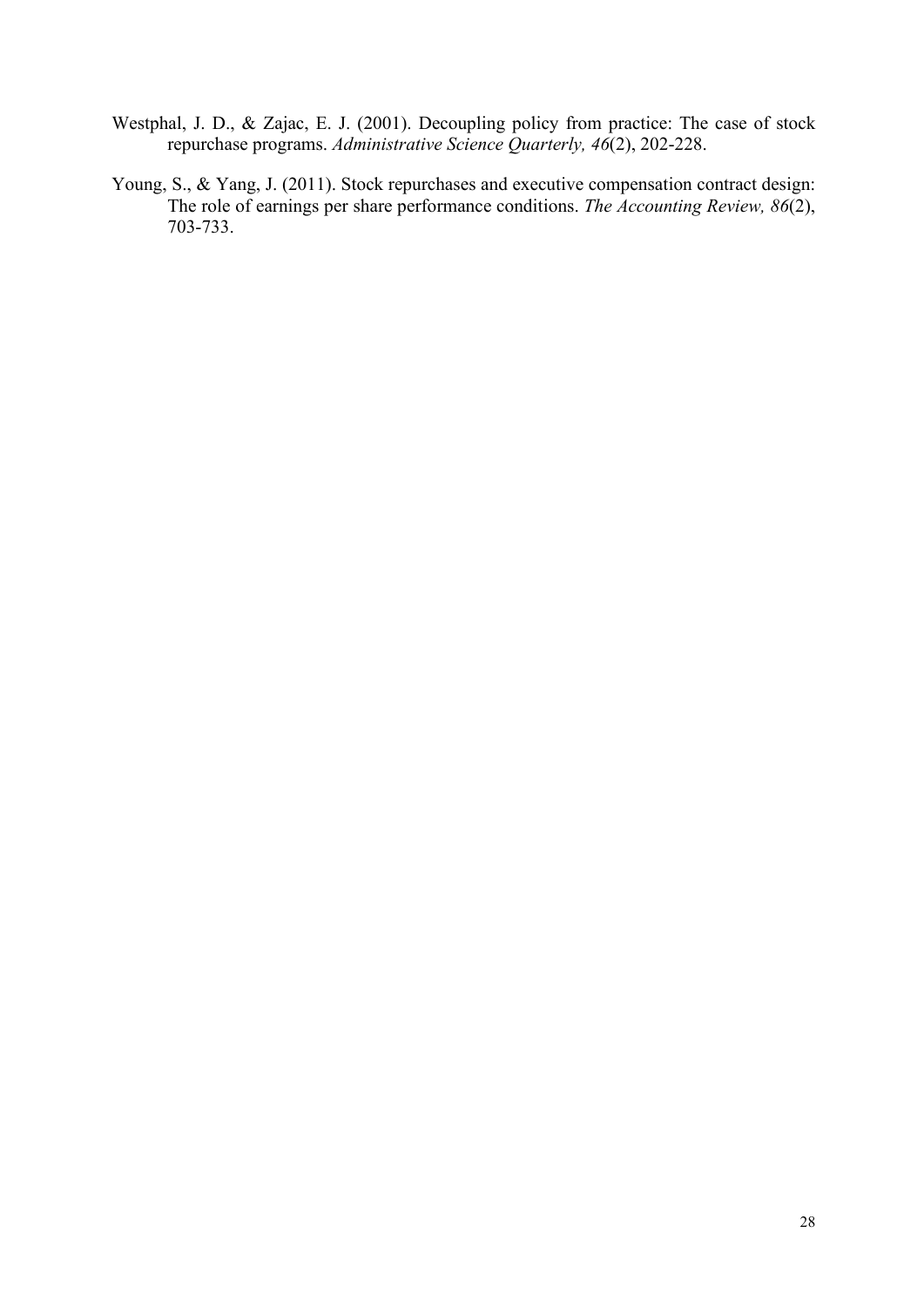## **Tables**

## **Table 1. Descriptive statistics**

#### Panel A: Board Characteristics

|                                      |       | $Year = 2000$ |       | $Year = 2001$ |       | $Year = 2002$ |       | $Year = 2003$ |       | $Year = 2004$ |       | $Year = 2005$ |       | $Year = 2006$ |       | $Year = 2007$ |
|--------------------------------------|-------|---------------|-------|---------------|-------|---------------|-------|---------------|-------|---------------|-------|---------------|-------|---------------|-------|---------------|
| Variable                             | Mean  | Median        | Mean  | Median        | Mean  | Median        | Mean  | Median        | Mean  | Median        | Mean  | Median        | Mean  | Median        | Mean  | Median        |
| Number Independent<br>directors      | 1.77  | 2.00          | 1.93  | 2.00          | 1.92  | 2.00          | 1.92  | 2.00          | 1.96  | 2.00          | 2.06  | 2.00          | 2.13  | 2.00          | 2.20  | 2.00          |
| Share independent<br>directors       | 22.7% | 22.2%         | 24.8% | 25.0%         | 24.9% | 25.0%         | 24.7% | 25.0%         | 25.3% | 25.0%         | 26.2% | 25.0%         | 27.5% | 28.6%         | 28.5% | 28.6%         |
| Number non-<br>independent directors | 5.88  | 6.00          | 5.82  | 5.00          | 5.61  | 5.00          | 5.72  | 6.00          | 5.68  | 5.00          | 5.64  | 5.50          | 5.51  | 5.00          | 5.46  | 5.00          |
| <b>Total Board</b>                   | 7.65  | 7.00          | 7.75  | 8.00          | 7.53  | 7.00          | 1.64  | 7.00          | 7.64  | 7.00          | 7.70  | 8.00          | 7.65  | 7.00          | 7.67  | 7.00          |
| <b>CEO</b> Duality                   | 0.22  | 0.00          | 0.17  | 0.00          | 0.14  | 0.00          | 0.16  | 0.00          | 0.14  | $0.00\,$      | 0.15  | $0.00\,$      | 0.11  | 0.00          | 0.11  | 0.00          |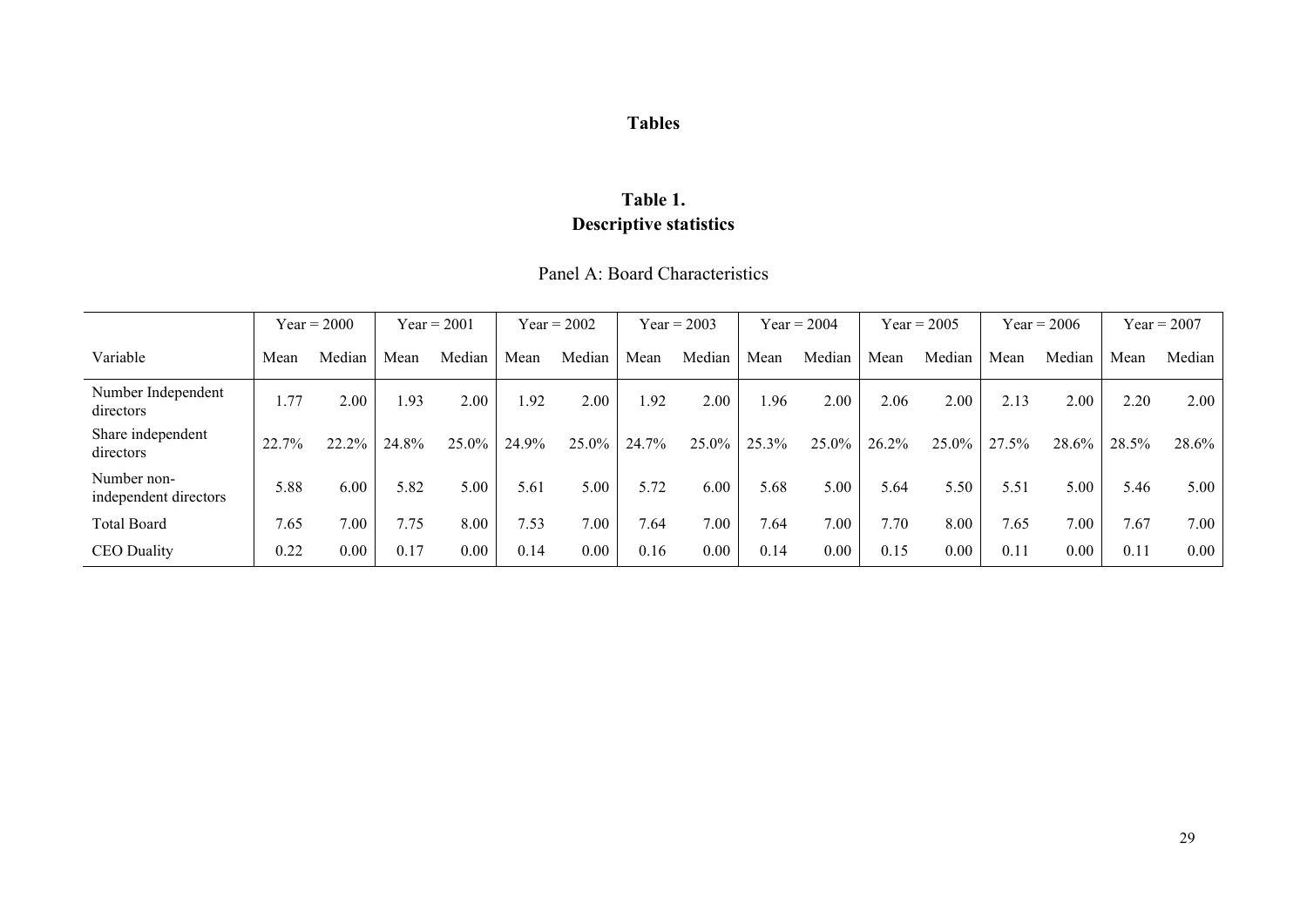#### **Table 1. Descriptive Statistics**

| Variable                     | Obs.  | Mean     | s.d.    | Median   |
|------------------------------|-------|----------|---------|----------|
| Ln repurchases               | 1,555 | $-6.487$ | 1.931   | $-6.908$ |
| Repurchase dummy             | 1,555 | 0.047    | 0.212   | 0.000    |
| Repurchases (in million GBP) | 1,555 | 1.401    | 13.719  | 0.000    |
| Ln dividends                 | 1,505 | $-0.062$ | 3.586   | 1.411    |
| Ln total assets              | 1,555 | 250.994  | 186.797 | 185.527  |
| Ln firm age                  | 1,555 | 2.683    | 0.857   | 2.773    |
| <b>ROA</b>                   | 1,555 | 0.066    | 0.203   | 0.085    |
| Market to book               | 1,555 | 4.519    | 32.015  | 0.969    |
| Leverage                     | 1,555 | 0.174    | 0.197   | 0.142    |
| Share independent directors  | 1,555 | 0.255    | 0.123   | 0.250    |
| CEO compensation ratio       | 1,555 | 1.951    | 0.840   | 1.875    |
| Cum. EPS surprise            | 1,555 | $-0.077$ | 4.891   | 0.000    |

#### Panel B: Main Variables

The table presents the summary statistics for the main variables employed in the empirical analysis. Ln repurchases is the logarithm of the amount of share repurchases. The repurchase dummy is an indicator variable equal to one if the firm undertakes share repurchases and zero otherwise. Ln dividends is the logarithm of the amount of dividend payments. Ln total assets is the logarithm of the book value of total assets. Ln firm age is the logarithm of a firm's age expressed in years. ROA is the ratio between a firm's earnings before interest, taxes, depreciation, and amortization scaled by total assets. Market to book is a ratio between the market value of equity and book value of assets. CEO compensation ratio is the Total compensation of the CEO relative to the average total compensation of all board directors. Cum. EPS surprise is a cumulative difference between the actual earnings per share for the current year and the onestep, two-step and three-step ahead forecasts previously made for current earnings per share. A complete definition of variables is provided in Table A1.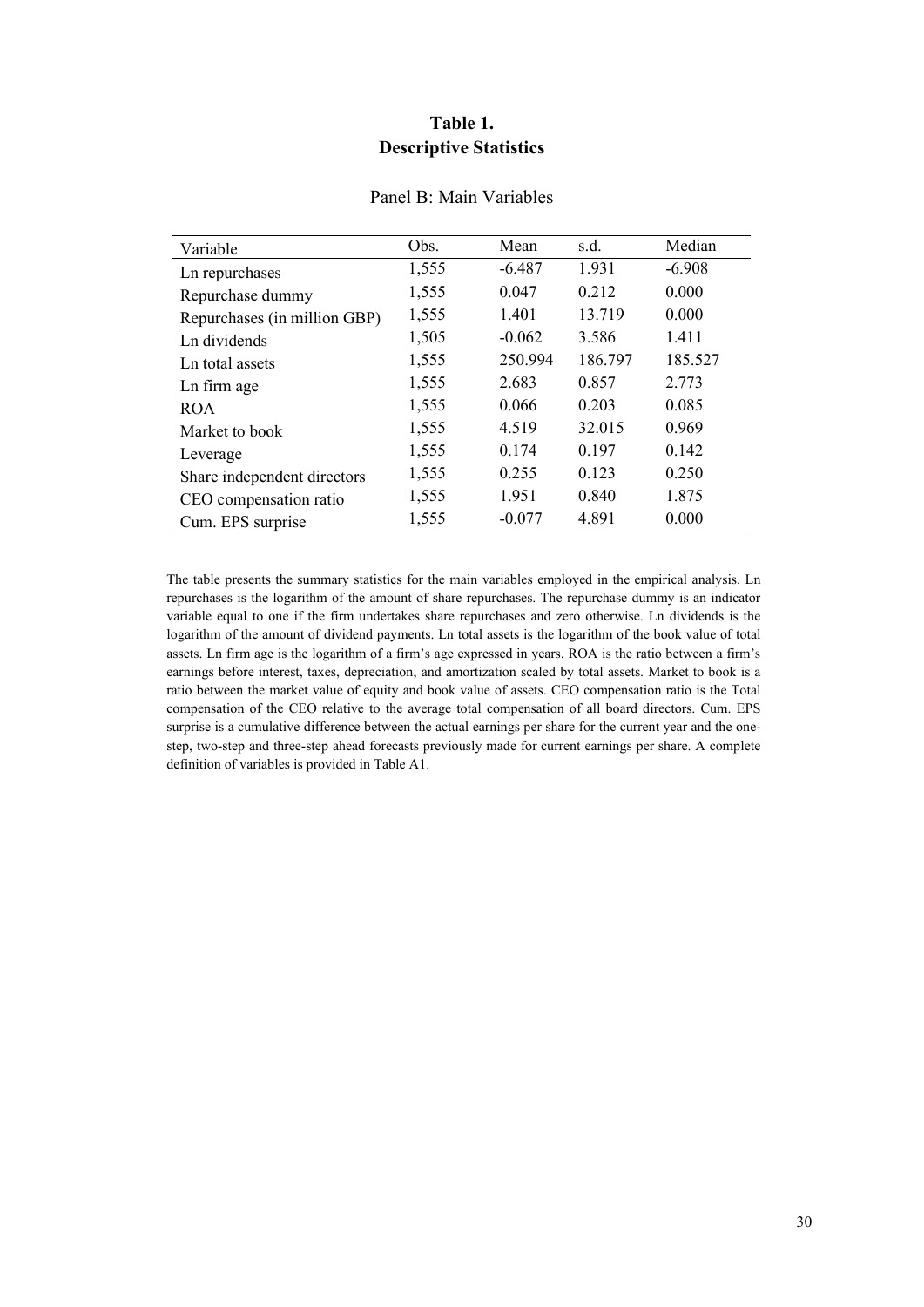| Difference-in-differences Estimates |             |            |  |  |  |  |
|-------------------------------------|-------------|------------|--|--|--|--|
| Panel A.                            | Ln share    | Repurchase |  |  |  |  |
| Dependent variable:                 | repurchases | dummy      |  |  |  |  |
|                                     | (1)         | (2)        |  |  |  |  |
| $Post \times Treatment$             | 1.933**     | $0.216**$  |  |  |  |  |
|                                     | (0.936)     | (0.097)    |  |  |  |  |
| Post                                | $0.392***$  | $0.045***$ |  |  |  |  |
|                                     | (0.096)     | (0.011)    |  |  |  |  |
| Treatment                           | 0.203       | 0.004      |  |  |  |  |
|                                     | (0.457)     | (0.049)    |  |  |  |  |
| Firm fixed effects                  | No          | No.        |  |  |  |  |
| Year fixed effects                  | No          | No         |  |  |  |  |
| Observations                        | 1,555       | 1,555      |  |  |  |  |
|                                     |             |            |  |  |  |  |
| Panel B.                            | Ln share    | Repurchase |  |  |  |  |
| Dependent variable:                 | repurchases | dummy      |  |  |  |  |
|                                     | (1)         | (2)        |  |  |  |  |
| Post $\times$ Treatment             | 1.394*      | $0.174**$  |  |  |  |  |
|                                     | (0.775)     | (0.086)    |  |  |  |  |
| Post                                | $0.374***$  | $0.043***$ |  |  |  |  |
|                                     | (0.115)     | (0.013)    |  |  |  |  |
| Ln total assets                     | $-0.001*$   | $-0.000*$  |  |  |  |  |
|                                     | (0.001)     | (0.000)    |  |  |  |  |
| Ln firm age                         | 0.133       | 0.016      |  |  |  |  |
|                                     | (0.191)     | (0.022)    |  |  |  |  |
| <b>ROA</b>                          | 0.473       | 0.048      |  |  |  |  |
|                                     | (0.298)     | (0.034)    |  |  |  |  |
| Market to book                      | 0.004       | 0.000      |  |  |  |  |
|                                     | (0.003)     | (0.000)    |  |  |  |  |
| Leverage                            | 0.34        | 0.018      |  |  |  |  |
|                                     | (0.359)     | (0.033)    |  |  |  |  |
| CEO compensation ratio              | 0.060       | 0.005      |  |  |  |  |
|                                     | (0.058)     | (0.007)    |  |  |  |  |
| Firm fixed effects                  | Yes         | Yes        |  |  |  |  |
| Year fixed effects                  | Yes         | Yes        |  |  |  |  |
| Observations                        | 1,555       | 1,555      |  |  |  |  |

**Table 2.** 

This table provides results from a set of difference-in-differences regressions in which the dependent variable is the share of independent directors (in column 1) or the repurchase dummy (in column 2). The key explanatory variables are: (1) a dummy equal to one for the post-Higgs years of 2004 onward, and zero for the years from 2000 to 2003, (2) a continuous variable indicating the difference between the share of independent directors in the years of the post-Higgs period and a firm's historical average of board independence computed from 2000 to 2003, and (3) the interaction between these two variables. Panel A shows the results obtained only using these explanatory variables, whereas Panel B further includes the set of firmlevel controls described in Table 1, firm fixed effects and year dummies. Firmclustered standard errors are presented in parenthesis. Treatment variable is omitted from Panel B because it is time-invariant and fixed effects difference it out. \* p<0.10, \*\* p<0.05, \*\*\* p<0.01.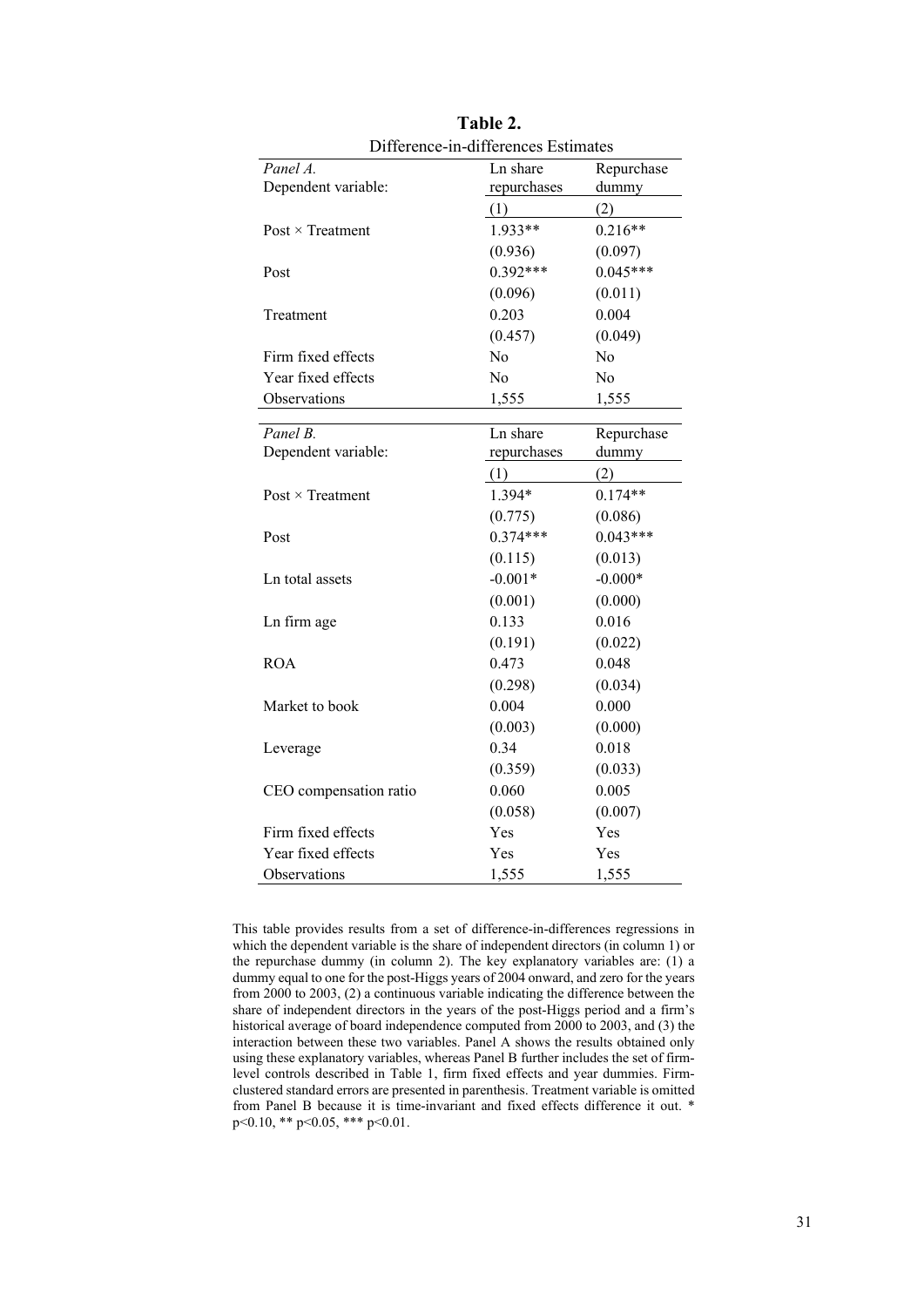| Panel A: Testing the Parallel Trend Assumption |             |            |  |  |  |
|------------------------------------------------|-------------|------------|--|--|--|
| Dependent variable:                            | Ln share    | Repurchase |  |  |  |
|                                                | repurchases | dummy      |  |  |  |
|                                                | (1)         | (2)        |  |  |  |
| Placebo×Treatment                              | 0.502       | 0.078      |  |  |  |
|                                                | (0.952)     | (0.100)    |  |  |  |
| Ln total assets                                | $-0.001$    | 0.000      |  |  |  |
|                                                | (0.000)     | (0.000)    |  |  |  |
| Ln firm age                                    | $0.485**$   | $0.056**$  |  |  |  |
|                                                | (0.204)     | (0.023)    |  |  |  |
| <b>ROA</b>                                     | 0.477       | 0.048      |  |  |  |
|                                                | (0.305)     | (0.035)    |  |  |  |
| Market to book                                 | 0.005       | 0.001      |  |  |  |
|                                                | (0.003)     | 0.000      |  |  |  |
| Leverage                                       | 0.305       | 0.014      |  |  |  |
|                                                | (0.356)     | (0.032)    |  |  |  |
| CEO compensation ratio                         | 0.062       | 0.006      |  |  |  |
|                                                | (0.059)     | (0.007)    |  |  |  |
| Firm fixed effects                             | Yes         | Yes        |  |  |  |
| Year fixed effects                             | Yes         | Yes        |  |  |  |
| Observations                                   | 1,555       | 1,555      |  |  |  |

| Table 3.                                                                                                     |
|--------------------------------------------------------------------------------------------------------------|
| <b>Robustness Tests</b>                                                                                      |
| $\mathsf{Pand} \ \wedge \ \mathsf{Tactino}$ the $\mathsf{Parallel}\ \mathsf{Trend} \ \wedge \mathsf{counti}$ |

This table provides results from a set of difference-in-differences regressions in which the dependent variable is the share of independent directors (in column 1) or the repurchase dummy (in column 2). The key explanatory variable is the interaction between a dummy equal to one for the placebo post-Higgs period set from 2002 onward, and zero for the years 2000 and 2001, and a continuous variable indicating the difference between the share of independent directors in the years of the post-Higgs period and a firm's historical average of board independence computed from 2000 to 2003. Each regression further includes the set of firm-level controls described in Table 1, firm fixed effects and year dummies. Firm-clustered standard errors are presented in parenthesis. \*  $p<0.10$ , \*\*  $p<0.05$ , \*\*\*  $p<0.01$ .

Panel B: Sensitivities to the Start Year of Post-Treatment Period (Difference-in-difference Estimates)

| $DV=Ln$     | Coef. of<br>repurchases Post*Treatment Errors | Std.<br>(robust) | <i>t</i> -value | 2-tailed $p-$<br>value | 95% confidence<br>interval |       |
|-------------|-----------------------------------------------|------------------|-----------------|------------------------|----------------------------|-------|
| $Year=2002$ | 0.020                                         | 0.125            | 0.16            | 0.871                  | $-0.225$                   | 0.266 |
| $Year=2003$ | 0.106                                         | 0.171            | 0.62            | 0.535                  | $-0.231$                   | 0.443 |
| $Year=2004$ | 0.358                                         | 0.174            | 2.05            | 0.041                  | 0.014                      | 0.701 |
| $Year=2005$ | 0.697                                         | 0.210            | 3.32            | 0.001                  | 0.283                      | 1.110 |
| $Year=2006$ | 0.278                                         | 0.173            | 1.61            | 0.109                  | $-0.062$                   | 0.619 |

This table provides the sensitivities of the coefficient of Post\*Treatment variable (as per Table 4) to Ln repurchases, robust standard errors, t-values, p-values, and the confidence intervals, depending on the beginning year for the post-treatment period.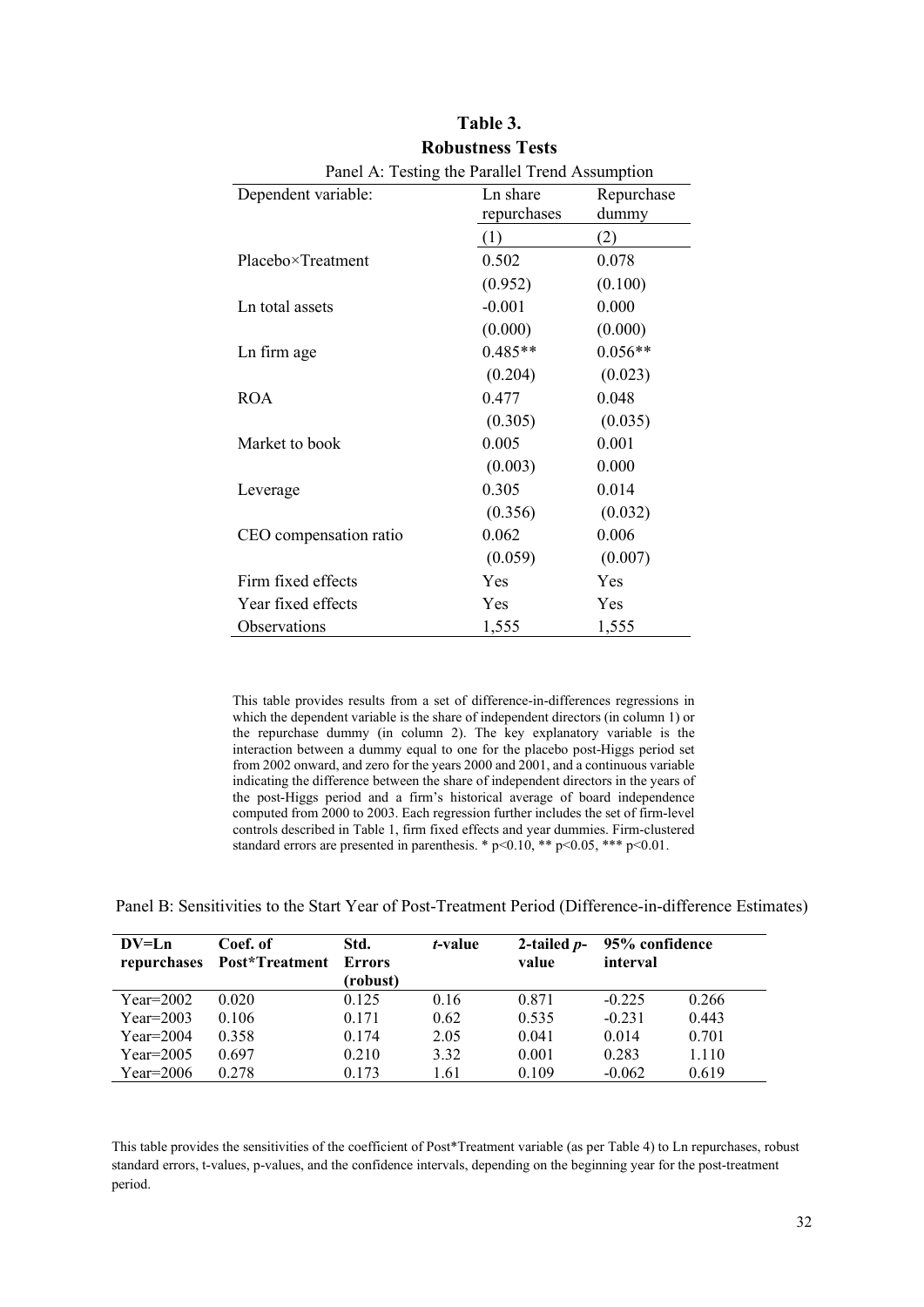| Dependent variable:                                        | Employee   | Employee    |
|------------------------------------------------------------|------------|-------------|
|                                                            | growth     | to assets   |
|                                                            | (1)        | (2)         |
| Accretive repurchase                                       | $-0.447*$  | $-0.018**$  |
|                                                            | (0.263)    | (0.007)     |
| Share independent directors $\times$ Accretive repurchases | $1.720*$   | $0.066**$   |
|                                                            | (1.005)    | (0.027)     |
| Share independent directors                                | $-0.595$   | $-0.077***$ |
|                                                            | (1.343)    | (0.024)     |
| Ln total assets                                            | $0.001***$ | $-0.000***$ |
|                                                            | (0.000)    | (0.000)     |
| Ln firm age                                                | $-0.131*$  | $0.002*$    |
|                                                            | (0.077)    | (0.001)     |
| <b>ROA</b>                                                 | 0.089      | $-0.002$    |
|                                                            | (0.060)    | (0.001)     |
| Market to book                                             | 0.002      | $0.000*$    |
|                                                            | (0.001)    | (0.000)     |
| Leverage                                                   | $-0.014$   | $0.003**$   |
|                                                            | (0.059)    | (0.002)     |
| CEO compensation ratio                                     | 0.001      | 0.000       |
|                                                            | (0.016)    | (0.000)     |
| Fixed effects                                              | Yes        | <b>Yes</b>  |
| Observations                                               | 958        | 1,355       |

**Table 4.**  Real Effects of Board Independence and Accretive Repurchases

This table provides results of the second stage from a 2SLS regression. The dependent variable is the annual growth in employee numbers from the previous period (in column 1) or the ratio of employees to total assets (in column 2). The key explanatory variable in the first stage regression (not reported) is a dummy equal to one for the post-Higgs years of 2004 onward, and zero for the years from 2000 to 2003. The key explanatory variable in the second stage is the instrumented share of independent directors from the first stage. It is interacted with another explanatory variable, accretive repurchase, a binary variable (1/0) taking 1 if a firm is doing share repurchases and if it engages in earnings management through EPS manipulation, and 0 otherwise. A set of firm-level controls described in Table 1 and firm fixed effects are included. Firm-clustered standard errors are presented in parenthesis. \* p<0.10, \*\* p<0.05, \*\*\* p<0.01.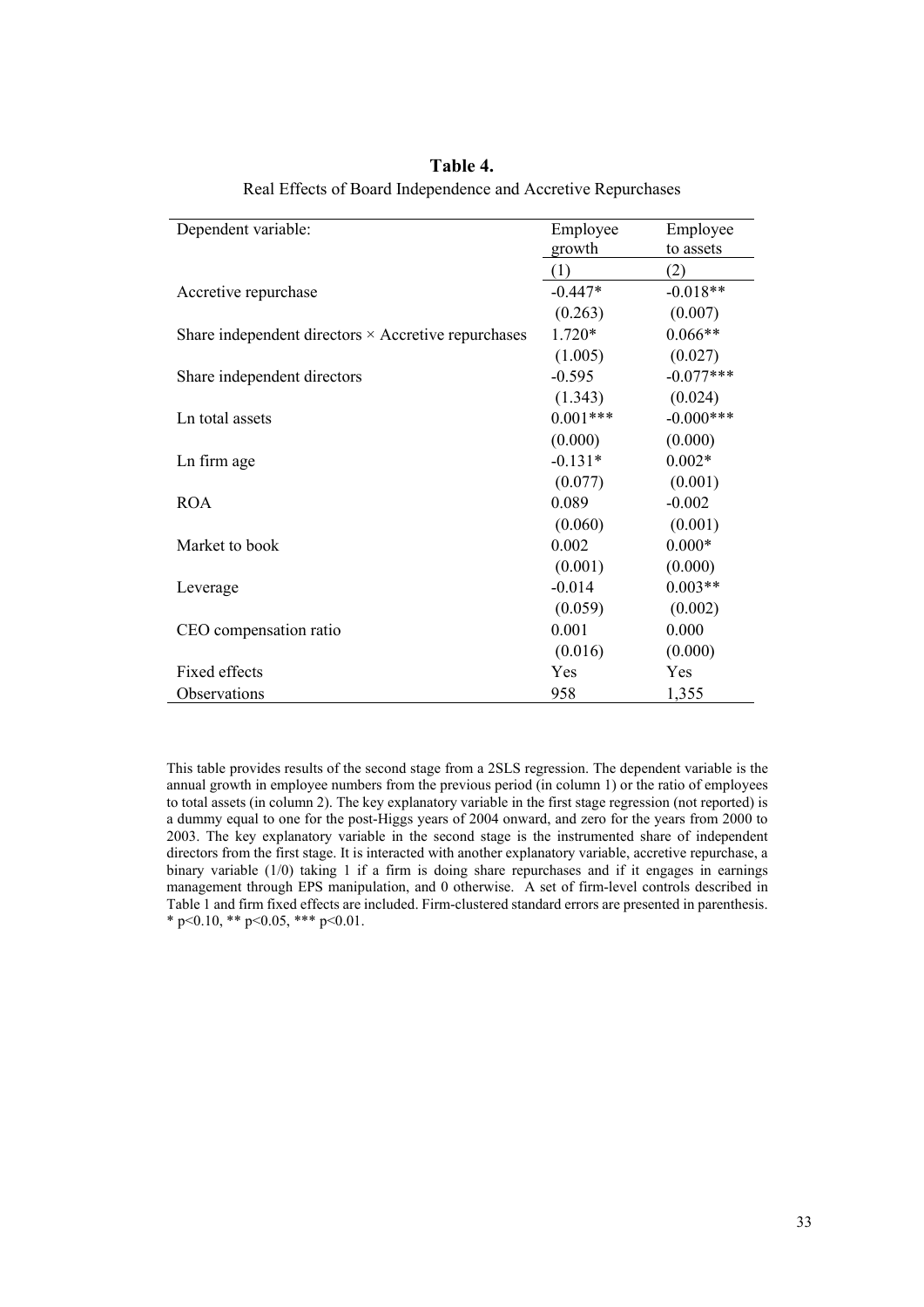### **Appendices Table A1.**  Variables' Description

| <b>Variables</b>                     | <b>Source</b>       | <b>Description</b>                                                                                                                                                                                       |
|--------------------------------------|---------------------|----------------------------------------------------------------------------------------------------------------------------------------------------------------------------------------------------------|
| Ln<br>repurchases                    | Zephyr              | Share repurchases, in nominal values and in millions of GBP, in<br>natural logarithms, and transformed (we add 0.001 to the share<br>repurchase values expressed in GBP millions before logging<br>them) |
| Repurchase<br>dummy                  | Zephyr              | A binary variable $(1/0)$ taking 1 if a firm is doing share<br>repurchases in a given year, and 0 otherwise                                                                                              |
| Cash                                 | Datastream          | Amounts paid by cash dividend payers, in nominal values and in                                                                                                                                           |
| dividends                            |                     | millions of GBP, in natural logarithms, and transformed (we add<br>0.001 to these values before logging them).                                                                                           |
| Dividends to                         | Datastream and      | Ratio of total cash dividends to share repurchases, both in                                                                                                                                              |
| repurchases                          | Zephyr              | nominal values and in millions of GBP                                                                                                                                                                    |
| Employee<br>growth                   | Compustat           | Annual employee growth                                                                                                                                                                                   |
| Employee/<br>assets                  | Compustat           | Number of employees divided by total assets                                                                                                                                                              |
| Share of<br>independent<br>directors | Boardex             | Percentage of independent directors, calculated as the number of<br>independent directors divided by the total number of directors on<br>a firm's board                                                  |
| <b>CEO</b>                           | Boardex             | Total compensation of CEO relative to average total                                                                                                                                                      |
| compensation<br>ratio                |                     | compensation of all board directors for a given firm                                                                                                                                                     |
| Post                                 | n.a.                | A binary variable $(1/0)$ equal to one for the years from 2004 to<br>2007 (with the Higgs corporate governance reform in place) and<br>zero for the pre-reform years of 2000-2003                        |
| Treatment                            | n.a.                | A variable measuring for each firm the exposure to the Higgs<br>report, i.e. the change in the representation of independent<br>directors from its average ratio computed in the pre-Higgs period        |
| Placebo                              | n.a.                | A binary variable $(1/0)$ taking the value of one from 2002<br>onward, and zero before 2002                                                                                                              |
| Ln firm age                          | Compustat<br>Global | The logarithm of the age of the firm expressed in years                                                                                                                                                  |
| <b>ROA</b>                           | Compustat<br>Global | The earnings ratio of a company defined as the earnings before<br>interest, taxes, depreciation, and amortization divided by total<br>assets                                                             |
| CEO duality                          | Boardex             | A binary variable $(1/0)$ taking 1 if a CEO also assumes the role<br>of Chairman, and 0 otherwise                                                                                                        |
| Leverage                             | Compustat<br>Global | [(total long-term debt) + (total debt in current liabilities)] / (total<br>assets)                                                                                                                       |
| Cum. EPS                             | I/B/E/S             | The cumulative difference between the actual earnings per share                                                                                                                                          |
| surprise                             |                     | for the current year $t$ and the one-year ahead estimate for the                                                                                                                                         |
|                                      |                     | current year $(FYI)$ , two-year $(FY2)$ and three-year ahead $(FY3)$                                                                                                                                     |
|                                      |                     | forecasts previously made for current earnings per share for a                                                                                                                                           |
|                                      |                     | firm i: $\sum_{i}^{t} [(EPS(FY1)t - EPSActualt) + (EPS(FY2)t -$<br>$EPSActual_t$ + $(EPS(FY3)_t - EPSActual_t)$                                                                                          |
| FY1 EPS                              | I/B/E/S             | The excess one year ahead EPS over that forecast a year earlier,                                                                                                                                         |
| surprise                             |                     | not lagged                                                                                                                                                                                               |
| Accretive                            | Zephyr, I/B/E/S     | A binary variable $(1/0)$ taking 1 if a firm is doing share                                                                                                                                              |
| repurchases                          |                     | repurchases and if it engages in earnings management through                                                                                                                                             |